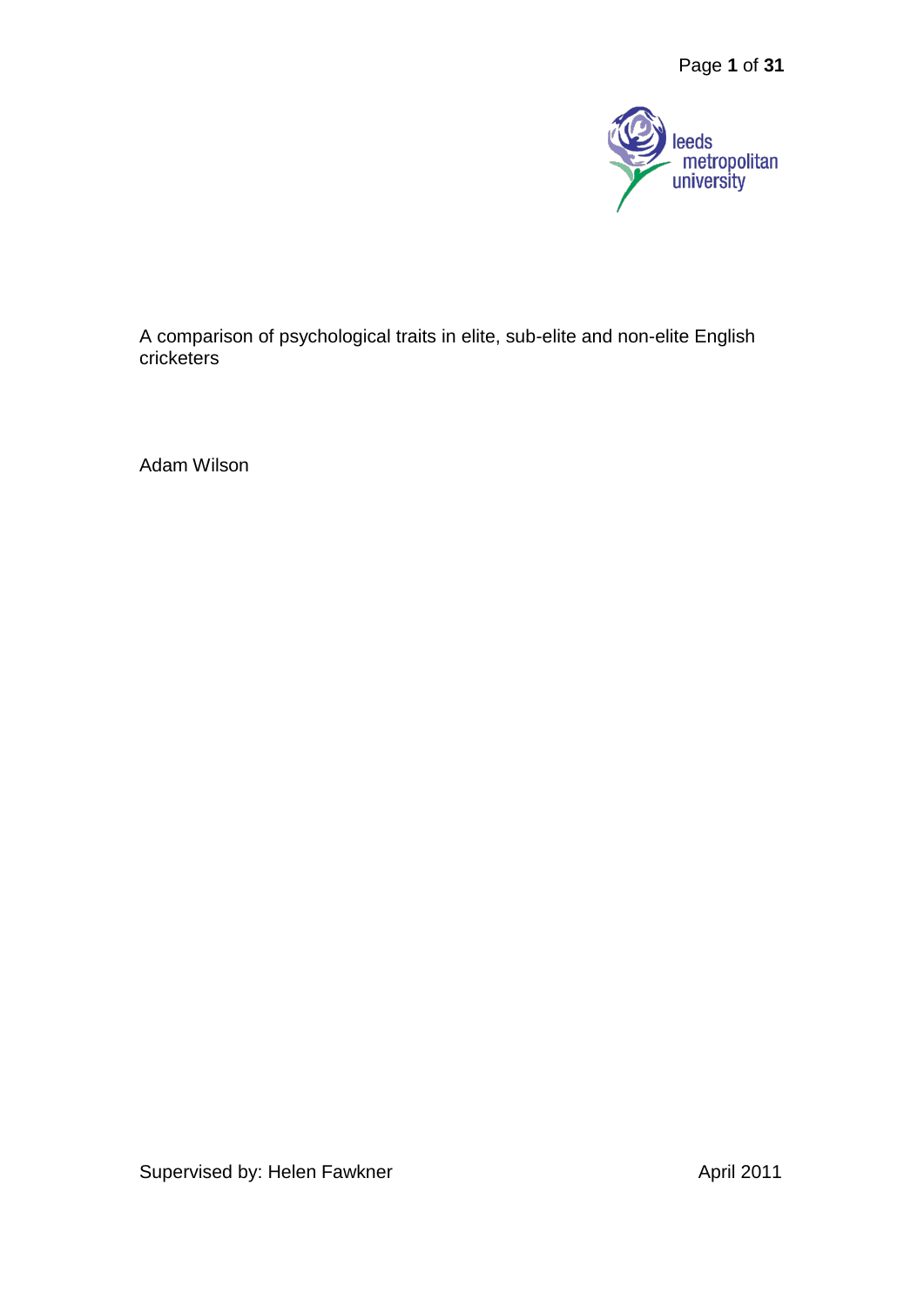A comparison of psychological traits in elite, sub-elite and non-elite English cricketers

#### **Abstract**

Within contemporary sport there is a need to highlight those psychological traits that distinguish performers at the height of their sport from the subsequent levels. The present study investigates psychological traits of elite, sub-elite and non-elite English cricketers in order to establish whether traits differ amongst the three levels of performer. A sample of 60 male cricketers (Mean age  $= 22.72$  years, SD  $= .75$ ), deriving from County Cricket Clubs (Elite cricketers), MCC Universities (Sub-elite cricketers) and National Cricket Clubs (Non-elite cricketers) were examined in the pre-season of 2011. Three questionnaires were administered, assessing mental toughness (SMTQ; Sheard, Golby & van Wersch, 2009), coping strategies (WOCS; Madden, Summers & Brown, 1988, as cited in Madden, Kirkby & McDonald, 1989) and motivation (SMS-6; Mallett, Kawabata, Newcombe, Otero-Forero & Jackson, 2006). In line with past research, it was hypothesised that the three levels of performer would differ significantly on such measures. Predictions regarding specific relations were made a priori. Multiple one way ANOVA's revealed that performers only differed significantly  $(F = 2, 57, p < 0.003)$  on measures of constancy (SMTQ), although a trend for external regulation (SMS-6) was noticeable. In regards to the former, non-elite cricketers were found to score significantly lower than elite and sub-elite cricketers, suggesting that non-elite cricketers are less determined to achieve success than elite and sub-elite players. In reference to external regulation, sub-elite cricketers scored higher than elite and non-elite players, implying that sub-elite cricketers may be more likely than elite and non-elite players to participate in order to obtain rewards. The results suggest that cricket performers may not significantly differ in the psychological traits they possess, with the only exception being constancy.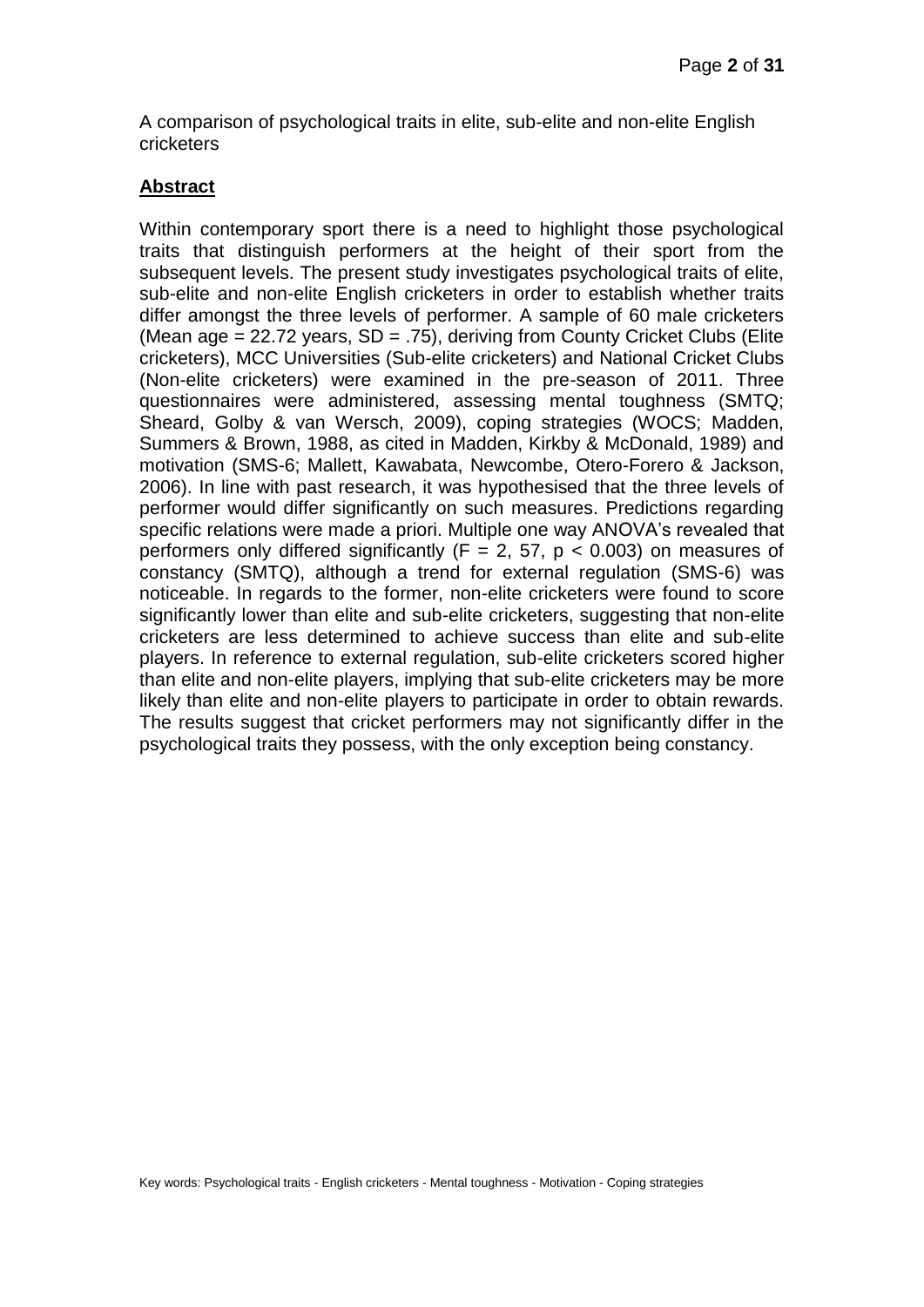# **Table of Contents**

| Abstract                     | $\overline{\mathbf{c}}$ |
|------------------------------|-------------------------|
| Acknowledgements             | 4                       |
| Chapter 1: Introduction      | 5                       |
| 1.1 Mental Toughness         | 6                       |
| 1.2 Coping Strategies        | $\overline{7}$          |
| 1.3 Motivation               | 8                       |
| 1.4 The Present Study        | 10                      |
| Chapter 2: Method            | 11                      |
| 2.1 Participants             | 11                      |
| 2.2 Measures                 | 11                      |
| 2.2.1 Mental Toughness       | 11                      |
| 2.2.2 Coping Strategies      | 12                      |
| 2.2.3 Motivation             | 13                      |
| 2.3 Procedure                | 13                      |
| 2.4 Design                   | 14                      |
| 2.5 Data Analysis            | 14                      |
| <b>Chapter 3: Results</b>    | 16                      |
| 3.1 Overview                 | 16                      |
| 3.2 Mental Toughness         | 16                      |
| 3.3 Coping Strategies        | 16                      |
| 3.4 Motivation               | 17                      |
| <b>Chapter 4: Discussion</b> | 19                      |
| 4.1 Mental Toughness         | 19                      |
| 4.2 Coping Strategies        | 21                      |
| 4.3 Motivation               | 22                      |
| 4.4 Limitations              | 24                      |
| 4.5 Conclusion               | 24                      |
| References                   | 26                      |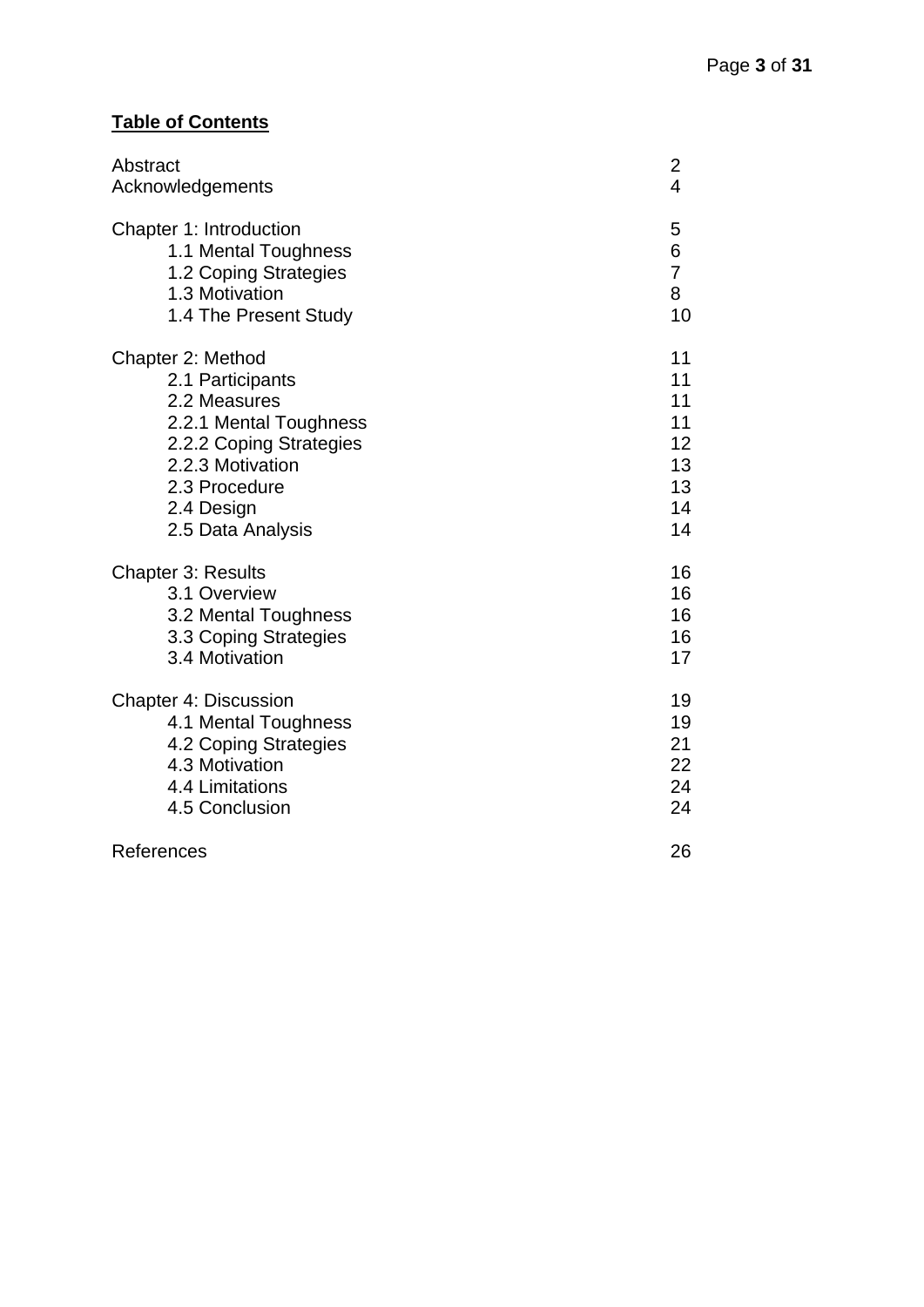#### **Acknowledgments**

To thank all the people that helped with this project would be very difficult, and for that reason, I apologise if I have missed anyone. First and foremost, I would like to thank my supervisor, Dr Helen Fawkner. Your direction, support and most importantly, patience, was invaluable to me throughout this project. The time and effort you took to answer my questions is appreciated more than you know.

I am also grateful to the other members of the Leeds Metropolitan University Psychology Department, who took the time to assist me in any way that they could. You were a great help. My thanks are also extended to those who I worked and studied with during my time at Leeds Metropolitan University.

Many thanks must go to those performers, coaches and psychologists that took the time to both discuss and complete my investigation. Without your commitment the study would never have worked or took the path it did.

Finally, to my family and friends that were a great source of support whenever I needed them, thank you.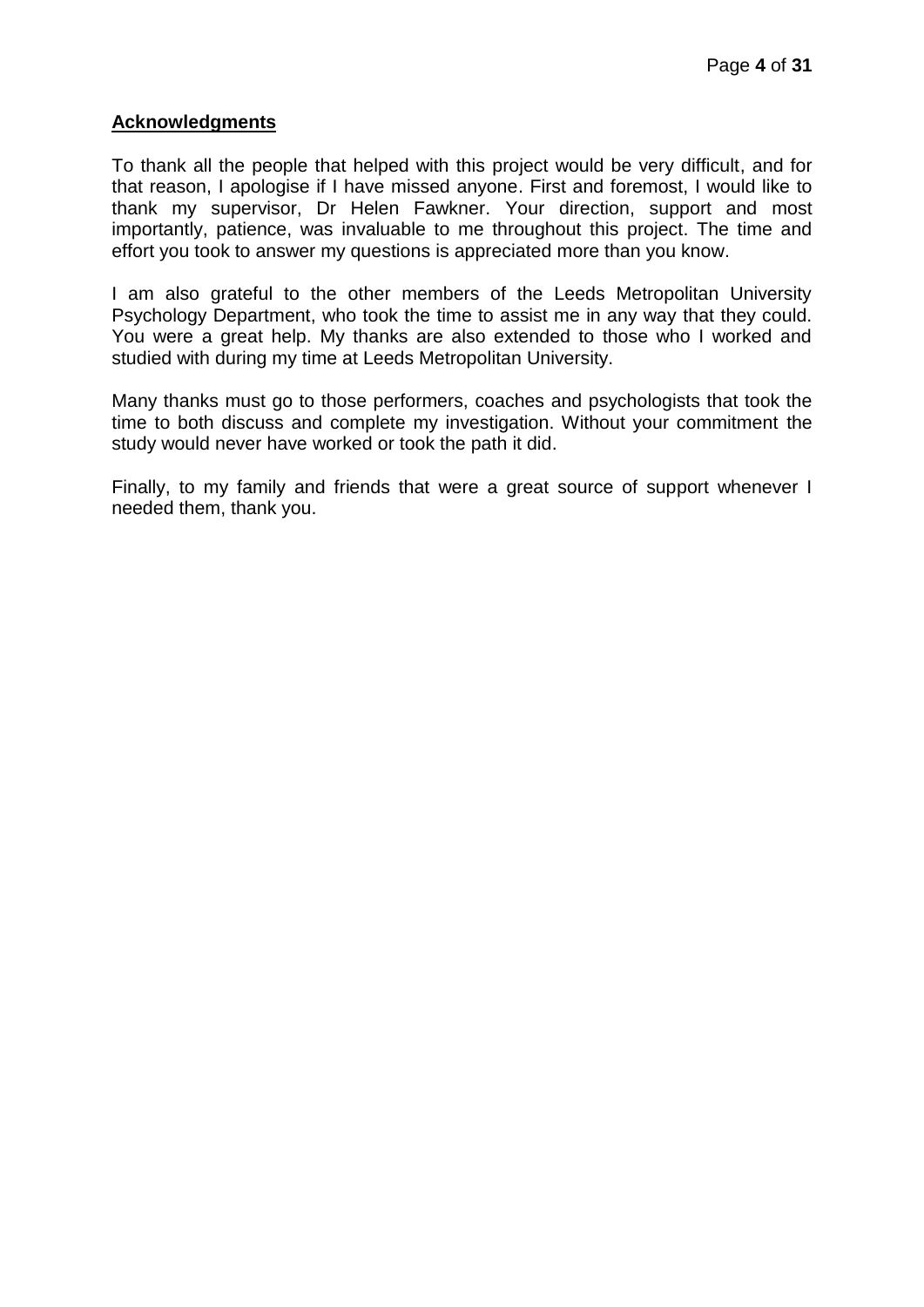### **Chapter One: Introduction**

The identification of qualities associated with superior sports performance has become an issue of great interest within contemporary sport (Hardy, Jones & Gould, 1996; Holland, Woodcock, Cumming & Duda, 2010; Sheard & Golby, 2010). Having considered that physical capabilities become more even at higher sporting levels (Cleary, 2005), sports psychology strives to predict performance based on personality and psychological attributes (Miller and Kerr, 2002, as cited in Sheard, 2010). Evidence suggests that psychological attributes significantly contribute to sports performance (Cohn, 1991; Orlick & Partington, 1991; Smith & Christensen, 1995), with it becoming widely acknowledged that at least 40 to 90% of success within contemporary sport is as a result of mental factors (Williams, 2010).

Gucciardi and Gordon (2009) have proposed that psychological traits are also important predictors of success. Williams (2010) supports this proposal, suggesting that the winner is invariably the athlete who is the strongest mentally on a given day. Considering this, the English and Wales Cricket Board (ECB) now integrate mental skills training into their practical sessions in hope of building a winning environment (ECB, 2011a).

Top-level sport is characterised by 'a demand to excel at optimal levels while performing under conditions that are considered extremely demanding' (Jones, Hanton & Connaughton, 2007, p. 243), suggesting that elite athletes possess numerous psychological traits that stand them apart from less successful performers (Starkes & Ericsson, 2003). Multiple studies have attempted to measure psychological skills in order to differentiate between athletes at different levels. Two such studies include Murphy and Jowdy (1992, as cited in Horn, 1992) and Hodge and McKenzie (2002, as cited in Andrew, Grobbelaar & Potgieter, 2007). The former suggests that concentration, anxiety and mental fitness are controlled better by elite athletes than other performers, whilst the latter found successful rugby players had higher levels of self-confidence than their less successful counterparts.

Collectively, research concurs that elite athletes differ from lesser performers in regards to psychological traits (Mohammadzadeh, Boostani & Boostani, 2009). Differentiating between players may be useful as psychological skills could be the difference between two athletes that are equal in both tactical and physical ability (Karseras, 2011), hence determining who progresses.

Research into elite performance and psychological characteristics has largely focused on World and Olympic Champions (Holland, Woodcock, Cumming & Duda, 2010). Gould, Dieffenbach and Moffett (2002) identified traits such as self-confidence and focus within their evaluation of performers, whilst a myriad of alternative traits that may contribute to sporting progression have been proposed. These include coping strategies (Crocker, 1992), mental toughness (Bull, Shambrook, James & Brooks, 2005) and motivation [\(Meyers,](javascript:__doLinkPostBack() [Bourgeois,](javascript:__doLinkPostBack() [LeUnes](javascript:__doLinkPostBack() & [Murray,](javascript:__doLinkPostBack() 1999). The remainder of this chapter will be devoted to a consideration of these three traits in particular and the effect they have on sporting performance.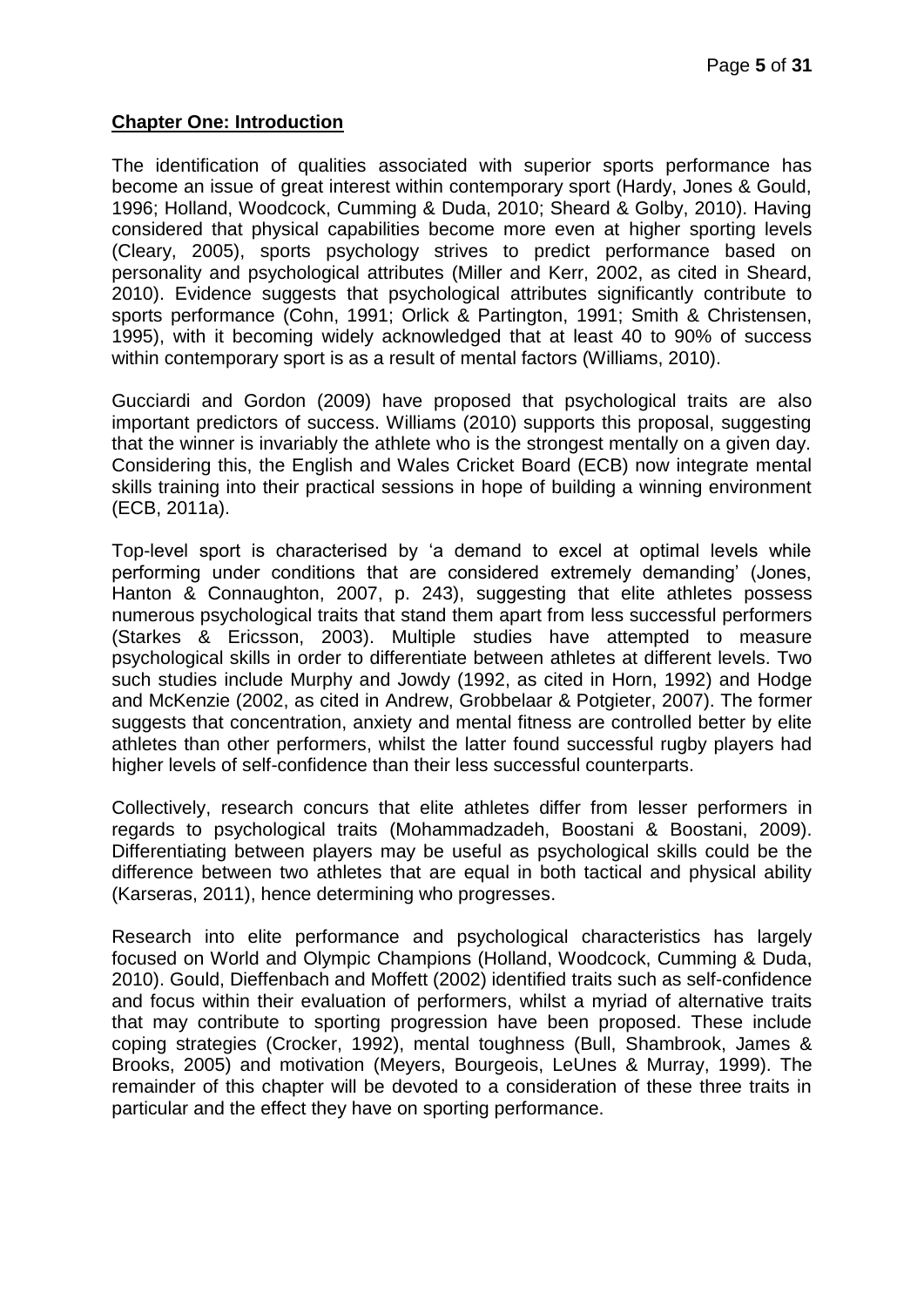### **1.1 Mental Toughness**

Mental toughness is regularly identified in reference to peak performance (Durand-Bush & Salmela, 2002; Sheard, 2010). Despite an adequate definition of the construct eluding sports psychologists, its popularity as a prerequisite for sporting progression is irrefutable (Jones, Hanton & Connaughton, 2007; Crust, 2008; Sheard, 2010). The construct is said to encompass an abundance of positive psychological traits, including courage (Griffith, 1926, as cited in Sheard, 2010) and determination (Tutko, 1969, as cited in Sheard, 2010). As a result, it is becoming increasingly accepted as a multidimensional construct (Crust & Swann, 2010).

Numerous successful sportspeople have been highlighted as possessing mental toughness, many of whom originate from cricket e.g., Steve Waugh and Michael Atherton (Sheard, 2010). Progression within cricket demands 'chronic' mental toughness in that a player must be capable of revelling in the 'high intensity confrontation between batter and bowler' (Bull, Shambrook, James & Brookes, 2005, p.211). This seems feasible considering that the pathway towards becoming an elite cricketer is particularly long (Ericsson, 1996, as cited in Weissensteiner, Abernethy & Farrow, 2009) e.g., Weissensteiner, Abernethy and Farrow (2009) suggested that perceiving training as necessary for success and being willing to make sacrifices, are crucial for developing cricketing expertise.

Numerous explanations have been offered for mental toughness, including the ability to deal with stress (Goldberg, 1998, as cited in Sheard, 2010) and display resilience (Tutko & Richards, 1976, as cited in Sheard, 2010). An array of empirical testing has followed (Fourie & Potgieter, 2001; Cashmore, 2005; Thelwell, Weston & Greenlees, 2005), some of which has been criticised on the basis of: a) personal accounts being biased, b) mental toughness' knowledge base lacking scientific rigour, and c) the construct abounding with contradictions and conceptual bewilderment (Jones, Hanton & Connaughton, 2002). Despite this, mental toughness is believed to be a necessary skill within cricket, with elite players such as Mark Ramprakash alluding to the construct when explaining his own/others success (Sheard, 2010).

Producing a suitable measure of mental toughness has proven difficult considering those criticisms mentioned previously. Numerous psychometric measures have been developed however, including the Sports Performance Inventory (SPI; Jones, Neuman, Altmann & Dreschler, 2001) and Mental Toughness 48 (MT48; Clough, Earle & Sewell, 2002). Such measures have been critiqued in terms of their conceptual and theoretical basis, as well as for lacking psychometric support and key measures such as control (Clough, Earle & Sewell, 2002). Recently, Sheard, Golby and van Wersch (2009) have produced the Sports Mental Toughness Questionnaire (SMTQ); 'the first psychometrically acceptable measure of mental toughness' (Sheard, 2010, p. 73). The multi-dimensional measure consists of a three factor model that includes confidence, constancy and control. A higher order factor measuring global mental toughness is also included.

The measure was developed using quotes and themes from preceding qualitative research into mental toughness. In doing so, the SMTQ investigates characteristics of mental toughness that have been highlighted by qualitative research into elite performance i.e., 'confidence (vs. self doubt), constancy (vs. irresolute), and control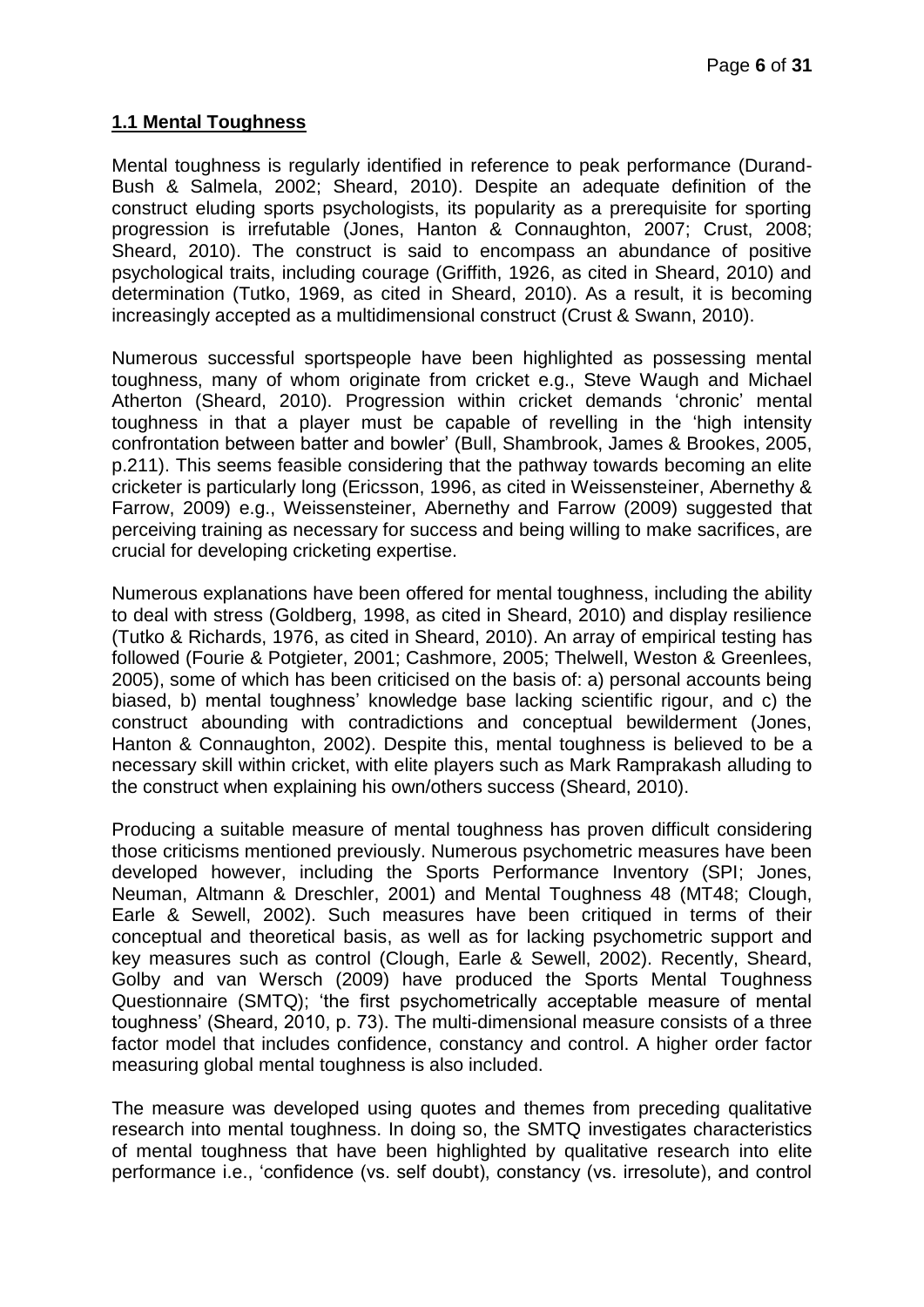(vs. agitation)' (Sheard, 2010, p.74). The measure holds consistencies with other established mental toughness models, most noticeably, Clough et al's (2002, as cited in Crust & Swann, 2010) 4 C's model of mental toughness. Clough et al's model also represents confidence and control, in addition to challenge and commitment. The model correlates highly with performance levels. For example, of 115 professional rugby league footballers participating at an International, Super League or Division One level, those at the highest level (International) scored significantly higher on mental toughness sub-scales than players from the other two categories (Golby & Sheard, 2004).

In specific reference to cricket, Gordon (1990, as cited in Weissensteiner, Abernethy & Farrow, 2009) identified mental toughness as one mental skill that differed between expert and non-expert batsman. Expert batsman scored higher on measures of mental toughness than their non-expert counterparts, suggesting that mental toughness may be necessary for progression within cricket.

#### **1.2 Coping Strategies**

Coping has been defined as an ability to deal with the demands placed on one's self through the application of cognitive and behavioural effort. Demands may be external and/or internal, and are often perceived as excessive regarding the resources an individual has at their disposal (Crossman, 2001). Successful performance outcomes require effective coping (Lazarus, 2000, as cited in Lavallee, Thatcher & Jones, 2004), meaning that an athlete's capacity for coping with stress is critical in determining their potential to succeed (Crossman, 2001). Individual differences regarding the mechanisms an athlete employs heavily influence performer's ability to cope with stress (Crossman, 2001). An inadequacy in relation to dealing with stress has been found to significantly contribute to the failure of sports performers (Lazarus, 2000).

Various coping frameworks have been suggested (White, 1974; Pearlin & Aneshensel, 1986; Wethington & Kessler, 1991), all of which accept that two categories of coping strategy exist; emotion focused coping and problem focused coping (Lazarus and Folkman, 1984). Haney and Long (1995) examined the effects of such coping strategies on sports performance. They discovered that athletes who used problem focused coping performed better than athletes useing emotion focused coping on shooting tasks e.g., football. This suggests that performance levels may vary depending on the coping strategies performers employ. Finch's (1994) investigation into softball players supports this notion. Up to 6.3% of variance in batting performance could be accounted for by coping strategies. Furthermore, results revealed a profile of effective performance that suggested the best performers used emotion focused coping less than problem focused strategies; whereas the worst performers opted for emotion focused strategies more than problem focused coping.

Further research into coping strategies has investigated national champion figure skaters (Gould et al., 1993, as cited in Thelwell, Weston & Greenlees, 2005). Champions preferred problem focused strategies to emotion focused coping when dealing with the demands of elite performance. Page, Sime and Nordell (1999) investigated the particular techniques athletes used. They discovered that non-elite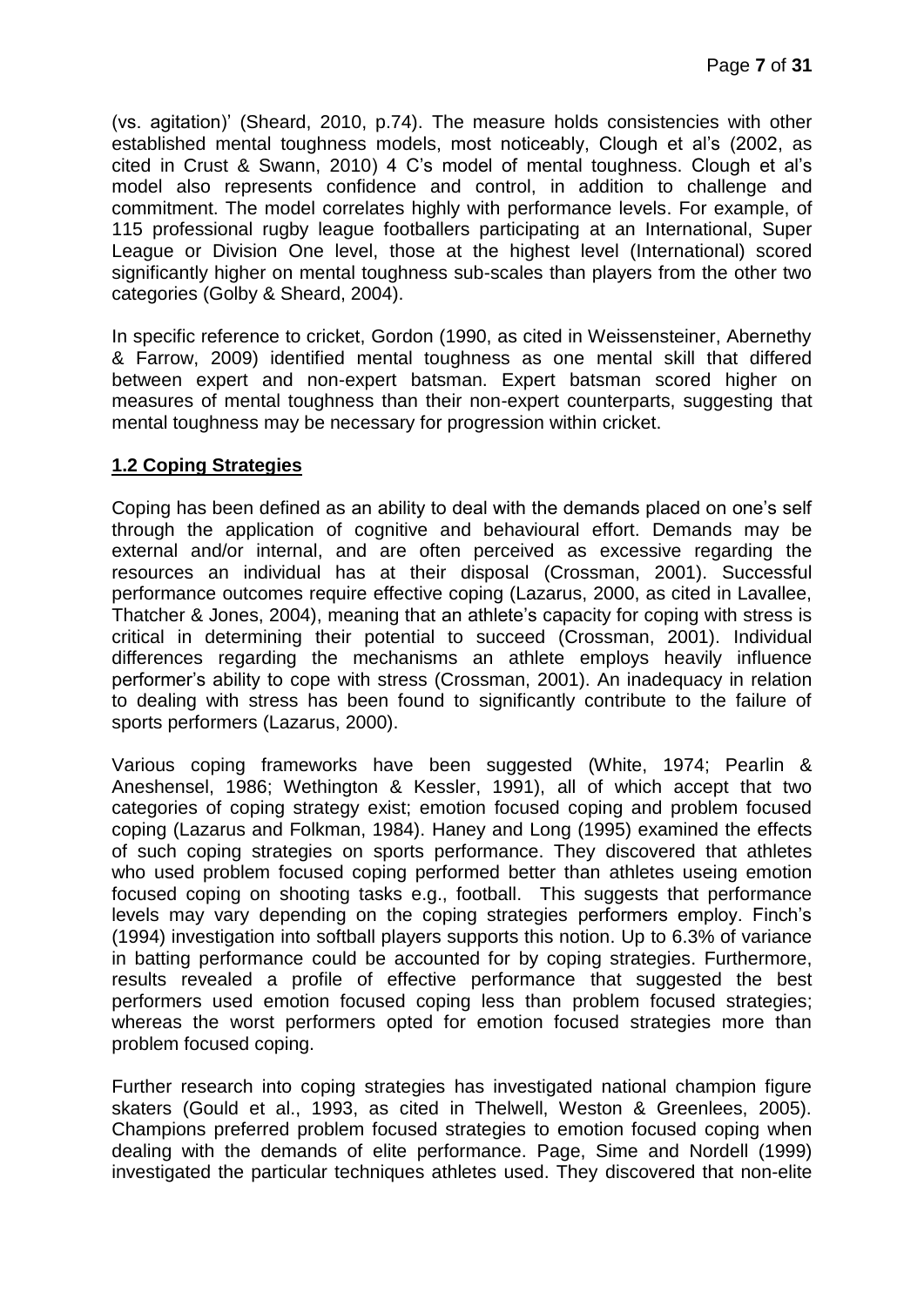athletes used relaxation strategies (emotion focused) to decrease the intensity of stress' symptoms, resulting in the interpretation of symptoms as advantageous to performance. In contrast, elite performers maintained intensity levels, using basic psychological skills such as goal setting (problem focused) to perceive anxiety responses as useful to performance (Hanton, Wadey & Mellalieu, 2008). In essence, elite performers again used problem focused coping strategies more than athletes at lower levels, who used emotion focused strategies more so.

Another form of coping strategy is social support. Rees and Freeman (2010) discovered that participants with high levels of perceived social support performed better than those with low levels when completing a golf-putting task. Madden, Kirkby and McDonald (1989) discovered similar findings. They found that International middle class distance runners displayed higher frequencies of seeking social support than those at National and State levels. Results suggest that social support may also differ amongst performance levels.

Ineffective coping strategies have been linked to sports withdrawal (Klint & Weiss, 1986, as cited in Nicholls & Polman, 2006), decreased performance levels (Lazarus, 2000) and an inability to chase careers within professional sport (Holt & Dunn, 2004). Considering this, research into coping has been highlighted as crucial for coaches and performers alike (Nicholls & Polman, 2006). Following Thelwell, Weston and Greenlees' (2005) suggestion that research should focus upon sport specific coping. research has begun to centre its attention on particular sporting contexts. With reference to cricket, Finn and McKenna (2010) investigated players transition from academy to first team level. They discovered that coping strategies were necessary for successful movement between the levels. Holt's (2003) examination of an experienced elite cricketer also identified coping strategies as crucial in both the acquisition and maintenance of elite performance.

Performers have been found to employ multiple coping strategies when dealing with stress (Lazarus & Folkman, 1984), with a versatile repertoire of strategies proving necessary for successful adjustments (Wethington & Kessler, 1991). Madden, Summers and Brown (1988, as cited in Madden, Kirkby & McDonald, 1989) devised the Ways of Coping with Sport questionnaire (WOCS) as a means of measuring athletes use of coping strategies. The measure assesses strategies specific to sporting scenarios e.g. dealing with a slump in form. Items loads onto eight sub scales; two representing problem focused coping, five emotion focused coping and one seeking social support. Studies using the measure have found that subjects reporting high levels of competitive stress in a basketball scenario used problem focused coping and social support more than emotion focused coping (Madden, Summers & Brown, 1990). This suggests that emotion focused coping may be less useful than social support and problem focused coping when dealing with competitive stress.

# **1.3 Motivation**

The decision to engage in an activity is a topic of great interest for psychologists and those given the responsibility of influencing others e.g., coaches (Mallatt, Kawabata, Necombe, Otero-Forero & Jackson, 2006). Many believe that motivation forms the foundations from which an athlete achieves greatness (Duda & Treasure, 2001, as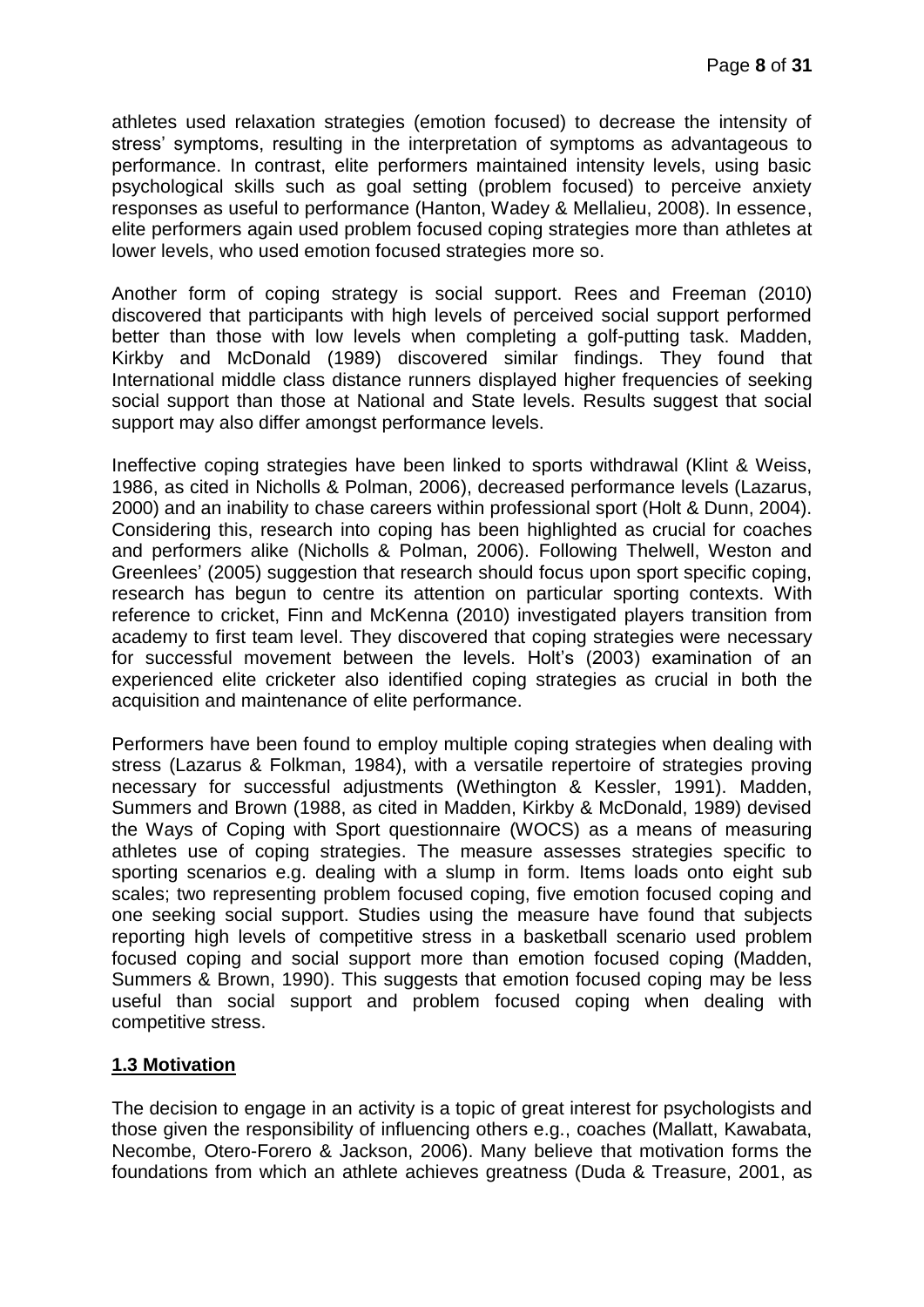cited in Hagger & Chatzisarantis, 2007) i.e., 'without motivation, even the most gifted performer is unlikely to reach his or her athletic potential' (Hagger & Chazisarantis, 2007, p.153).

In order to develop performers in a positive manner, considerable research has been conducted into theories of motivation (Vallerand, 1997; Duda, 2001). Self Determination Theory (SDT; Deci & Ryan, 1985) has become well known for its comprehensive understanding of the construct. The theory posits that individuals are motivated to master their social environment both instinctively and proactively. Different manifestations of motivation are said to exist, meaning the construct is seen as multidimensional (Vallerand, 1997). Two manifestations/dimensions are intrinsic motivation; participating in sport for the inherent satisfaction of doing so, and extrinsic motivation; engaging in order to obtain something one desires (Williams, 2010). Such forms vary upon a self determination continuum that ranges from amotivation (non-self determined) to internal motivation (self determined) (Deci & Ryan, 1985). Performance variation can be explained by an athlete's position on the continuum. For example, in a study of Bulgarian athletes that included figure-skaters and skiers, elite athletes non-self determined extrinsic motivation and amotivation levels were higher than less successful athletes, suggesting that elite athletes were more motivated by the desire to receive external rewards than their less successful counterparts. In addition, elite athletes were more likely to have no perceived reason for participating (Chantal, Guay, Dobreva-Marinova & Vallerand, 1996).

Using SDT, numerous psychologists have developed scales for measuring motivation. One measure is the Sport Motivation Scale (SMS; Pelletier et al., 1995, as cited in Mallett, Kawabata, Newcombe, Otero-Forero & Jackson, 2006). The tool investigates seven forms of motivation, although it does not assess integrated regulation, the most self-determining form of extrinsic motivation (Mallatt, Kawabata, Necombe, Otero-Forero & Jackson, 2006). Despite being a crucial component of motivation for elite athletes (Mallett & Hahrahan, 2004), integrated regulation has been understudied within psychology, perhaps due to the SMS's difficulty in capturing words that represent varying forms of motivation (due to its original translation from French). As a result, The Sports Motivation Scale-6 (SMS-6; Mallett, Kawabata, Newcombe, Otero-Forero & Jackson, 2006) was developed. The questionnaire measures three forms of motivation; intrinsic, extrinsic and amotivation (Williams, 2010). Variations in scores have shadowed performance, in that elite athletes possessing high levels of self-determined motivation display increased persistence (Pelletier, Fortier, Vallerand & Briere, 2001, as cited in Mallett, Kawabata, Newcombe, Otero-Forero & Jackson, 2006) and effort levels (Pelletier et al., 1995, as cited in Mallett, Kawabata, Newcombe, Otero-Forero & Jackson, 2006) compared to less successful performers.

Despite research such as that above, the majority of investigations into motivation have focused on recreational/non-elite athletes. A need for insight into what motivates elite sportspeople (Hagger & Chatzisarantis, 2007) has meant contemporary research attempts to focus on elite performers however. Amiot, Gaudreau and Blanchard (2004) discovered that athlete's inspired by the inherent pleasure of an activity i.e., those who possesses increased levels of self-determined motivation, were more successful than those with low levels. In contrast, Chantal, Guay, Dobreva-Martinova and Vallerand (1996) discovered the most successful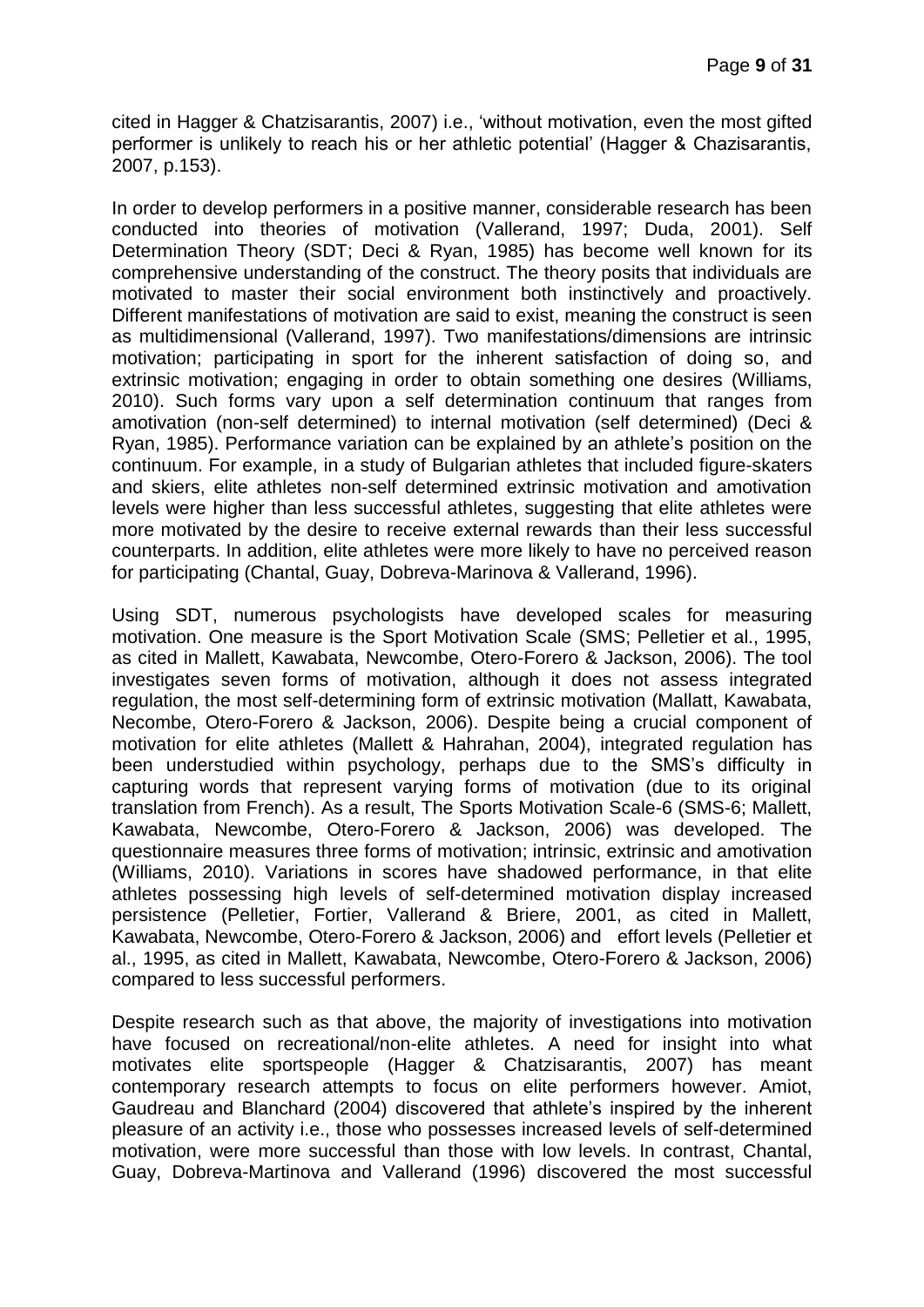performers used increased levels of external and introjected regulation, meaning their reasons for participating were tied to internal rewards and punishments.

### **1.4 The Present Study**

In line with the literature mentioned previously, and considering the importance of mental toughness, coping strategies and motivation to performance levels, the current study aimed to achieve one critical outcome; to establish an insight into whether three different levels of cricket performer (i.e., elite, sub-elite and non-elite) varied in the psychological traits they possess. In doing so, the current paper limited the focus of the investigation to a specific sport (cricket), gender (male) and country (England), as previous research had recommended (Thelwell, Weston & Greenlees, 2005).

Using the Sports Mental Toughness Questionnaire (SMTQ; Sheard, Golby & van Wersch, 2009), Ways of Coping with Sport questionnaire (WOCS; Madden, Summers & Brown, 1988, as cited in Madden, Kirkby & McDonald, 1989) and Sports Motivation Scale-6 (SMS-6; Mallett, Kawabata, Newcombe, Otero-Forero & Jackson, 2006), it was hoped that a profile of elite cricket performance would be highlighted, meaning practical recommendations could be made regarding the strategies required to progress in the game. Ultimately, this could improve the performance of English cricketers at all levels i.e., sub/non-elite performers would become more aware of the aspects of their game they need to develop if they wish to progress to a higher/elite level, whilst elite performers would become more educated of their strengths/weaknesses and the need to develop/maintain these if they wish to remain at the top level for longer.

In line with past research (Bull, Shambrook, James & Brookes, 2005), it was hypothesised that elite cricketers would score higher on global mental toughness scores than sub-elite and non-elite cricketers. It was predicted that sub-elite athletes would score higher than non-elite players, but not as high as elite cricketers. Finally, non-elite cricketers were expected to score the lowest of all three performance levels on global mental toughness. Considering that global mental toughness consists of control, constancy and confidence, it was hypothesised that the same pattern of results would be found for each individual sub-scale.

With regards to coping strategies, elite cricketers were expected to employ higher levels of problem focused coping strategies than sub and non-elite athletes, as well as seeking social support more. Furthermore, they were predicted to employ emotion focused coping the least of all three groups. In contrast, it was hypothesised that non-elite cricketers would use higher levels of emotion focused coping and lower levels of problem focused coping and seeking social support than elite and sub-elite athletes. Sub-elite performers were expected to seek social support and employ problem focused coping more than non-elite athletes, but not as much as elite cricketers. Finally, sub-elite athletes were predicted to use emotion focused coping more than elite cricketers, but less than non-elite athletes.

It was hypothesised that performers would vary in their levels of motivation. No specific direction was hypothesised due to the contrasting findings reported earlier.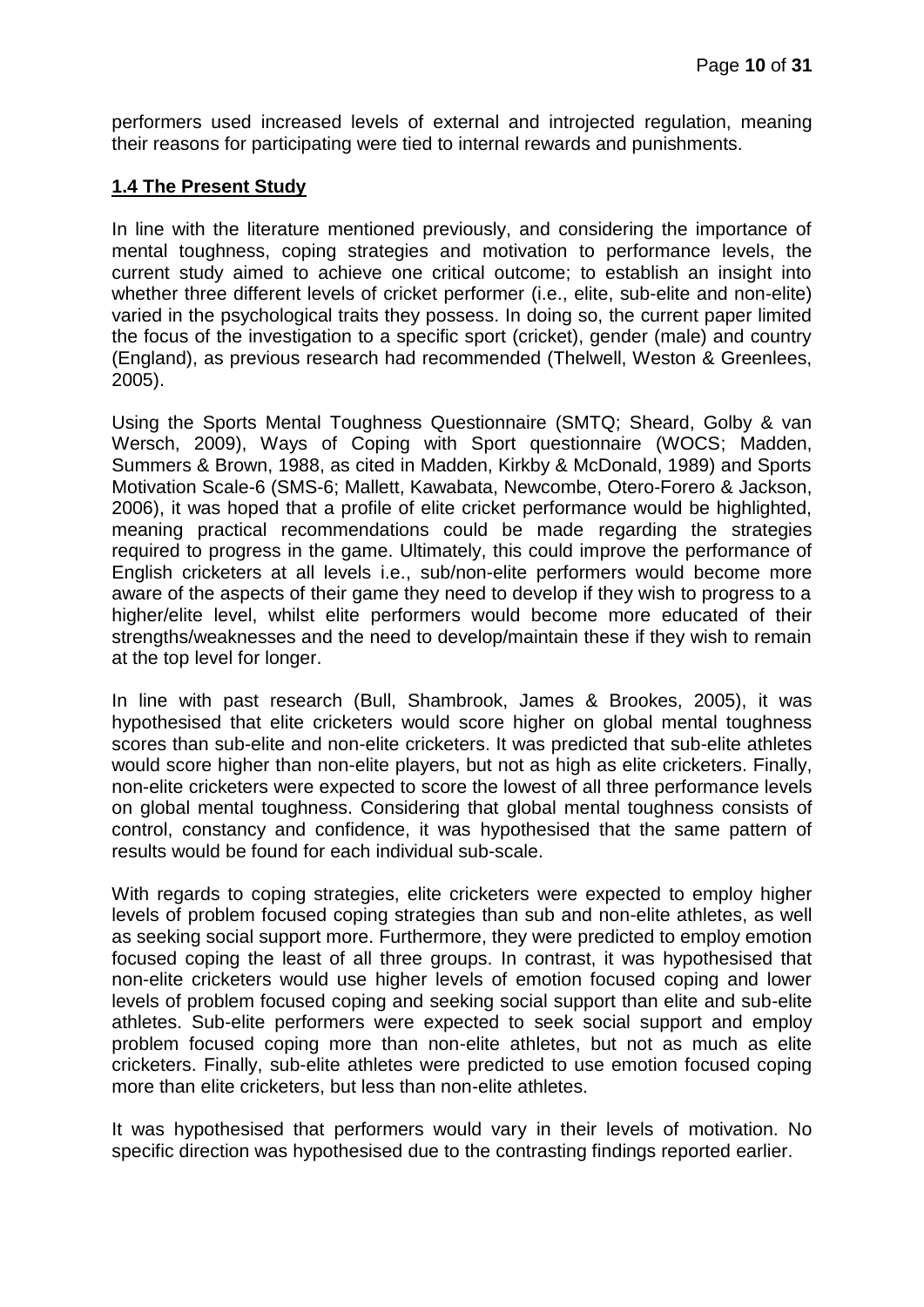# **Chapter Two: Method**

# **2.1 Participants**

60 respondents provided data as part of the investigation; 20 were 'elite' cricketers, 20 were 'sub-elite' cricketers and 20 were 'non-elite' cricketers. The sample therefore represented competitive cricket performance at all levels. 'Elite' cricketers possessed a professional contract at one of England's 18 First Class Counties. Players that participate at a higher level i.e., International, may have been included in this category. Such players possessed a First Class contract however meaning that they met the criteria required. 'Sub-elite' performers represented one of the countries six MCC (Marylebone Cricket Club) Universities. 'Non-elite' performers played within one of England's Club Cricket Leagues. Participants were recruited using purposeful sampling in that they were assigned to groups based on their level of cricketing performance.

All participants were male and ranged in age from 18 to 43 years  $(M = 22.72, SD = 5.29)$ . The elite cricketers were aged between 19 and 41 years (*M = 26.92, SD = 9.10*). Sub-elite cricketers were aged between 20 and 25 years (*M = 21.72*, *SD =* 1.41) and non-elite cricketers were aged between 18 and 23 years (*M = 20.79*, *SD =* 1.23). Competitive experience amongst all 60 participants ranged from 5 to 32 years (*M= 13.75*, *SD = 5.12*). Specifically, elite cricketers experience ranged from 5 to 32 years (*M =* 16.38, *SD =* 7.30), sub-elite cricketers from 6 to 18 years (*M = 12.27*, *SD = 3.01*) and non-elite players from 7 to 18 years (*M = 12.75*, *SD = 3.33*). The participants were predominantly of white ethnicity, with 55 (91.67%) being either 'British, Irish or other'. Four (6.67%) were Asian/Asian British (i.e., Indian, Pakistani, Bangladesh, Chinese, other), and one (1.67%) was black/black British (i.e., Caribbean, African, other).

# **2.2 Measures**

#### **2.2.1 Mental Toughness**

Within the present study, mental toughness was conceptualised as a multidimensional construct. The Sports Mental Toughness Questionnaire (SMTQ; Sheard, Golby and van Wersch, 2009 – see Appendix 1) was used to measure cricketers: a) confidence; how much an athlete believes they are capable of achieving goals and performing better than their opponents, b) constancy; an athlete's ability to concentrate, take responsibility and remain determined, and c) control; an athlete's perceptions about whether they are capable of bringing about desirable outcomes. Global mental toughness (confidence, constancy and control scores combined) was also measured. Sample items include 'I interpret threats as positive opportunities' (confidence); 'I give up in difficult situations' (constancy); and 'I am overcome by self-doubt' (control). The SMTQ was chosen as it is the 'first psychometrically acceptable measure of mental toughness . . . that includes a control subscale' (Sheard, 2010, p.73-74). Furthermore, the measure developed out of qualitative research that was often cricket focused e.g. Bull et al. (2005, as cited in Sheard, 2010).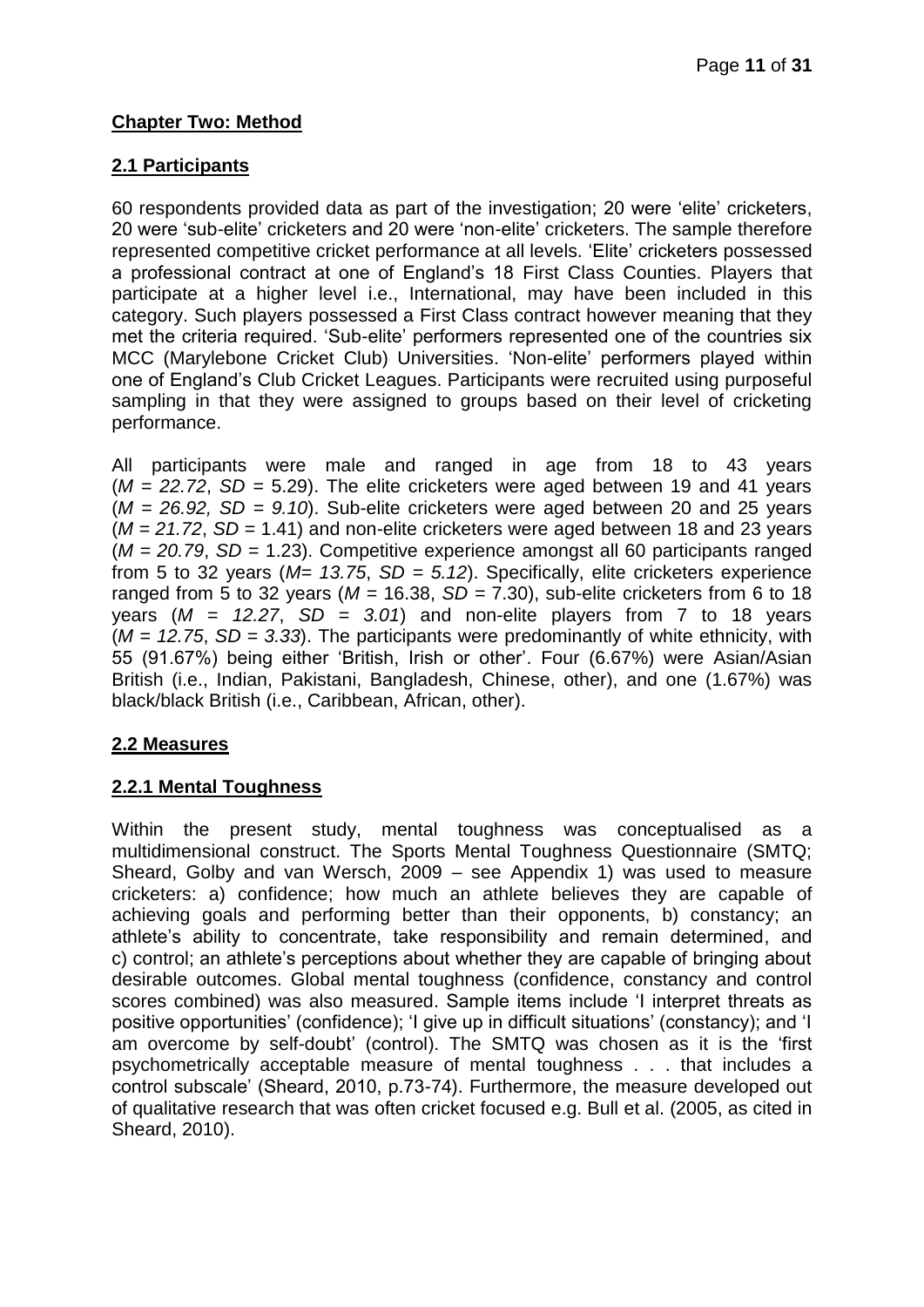The 14 item questionnaire loads onto three sub-scales and is responded to using a 4 point likert scale. (See Appendix 2 for which items correspond to which sub-scale). Responses range from 'very true' (A) to 'not at all true' (D). Participants indicated which response corresponded best to them as cricketers. Items 1 to 8 were positively scored i.e., A=4, B=3, C=2, D=1, and items 9 to 14 negatively scored i.e., A=1, B=2, C=3, D=4. Confidence scores range from 6 to 24, whilst constancy and control scores range from 4 to 16. Global mental toughness scores range from 14 to 56, with high scores representing increased mental toughness.

According to Sheard et al., (2009, as cited in Crust and Swann, 2009, p.2) 'the SMTQ possesses satisfactory psychometric properties, with adequate reliability, divergent validity and discriminative power.' Correlations between related yet distinct concepts (e.g. optimism) were found, providing support for discriminant validity. Internal consistency was found to be satisfactory i.e., all Chronbach alpha coefficients exceeded .65 (Pallant, 2007); confidence = .86; constancy = .75; control  $= .80$ ; and global mental toughness  $= .90$ .

### **2.2.2 Coping Strategies**

Coping skills were measured in relation to the strategies cricketers employed when experiencing a slump in form. By slump, the researcher meant a time when the performer could not seem to do anything right on the field, meaning they had not performed well for some weeks (Madden, Summer & Browns, 1988, as cited in Madden, Kirkby & McDonald, 1989)

Madden, Summer and Brown's (1988, as cited in Madden, Kirkby & McDonald, 1989) Ways of Coping With Sport questionnaire (WOCS – see Appendix 3) was utilised to examine coping strategies. The 66 item questionnaire has high face validity in that each item reflects the strategies athletes have been found to use when dealing with stress (Madden, 1994, as cited in Fawkner, 1993).

Coping processes are variable, and considering that the WOCS measures coping strategies, participants were expected to respond differently. As such, the traditional test-retest estimates of reliability were deemed inappropriate (Folkman & Lazarus, 1985, as cited in Fawkner, 1993). Coefficients for the WOCS eight sub-scales are higher than those related to other measures of coping (Madden, 1994, as cited in Fawkner, 1993, p.48). Fifty-four items of the WOCS load above 0.40 (Madden, Kirby & McDonald, 1989, as cited in Fawkner, 1993). Reliability has been shown; chronbach's alpha = .91 (Madden, Kirby & McDonald, 1989, as cited in Fawkner, 1993).

38 items were used in the current investigation; these possessed the strongest factor loadings i.e., greater than or equal to 0.50 (Madden, Kirkby & McDonald, 1989). The sub-scales on which the remaining 28 items loaded onto could not be distinguished due to data only appearing in unpublished work (e.g., Madden, 1987). Three subscales were measured: 1) problem focused coping; attempts to manage/alter problems both internally and externally, 2) emotion focused coping; trying to maintain psychological equilibrium through regulating emotional responses, and 3) seeking social support. (See Appendix 4 for which items correspond to which sub-scale). Sample items include 'Try to get something positive from the situation' (problem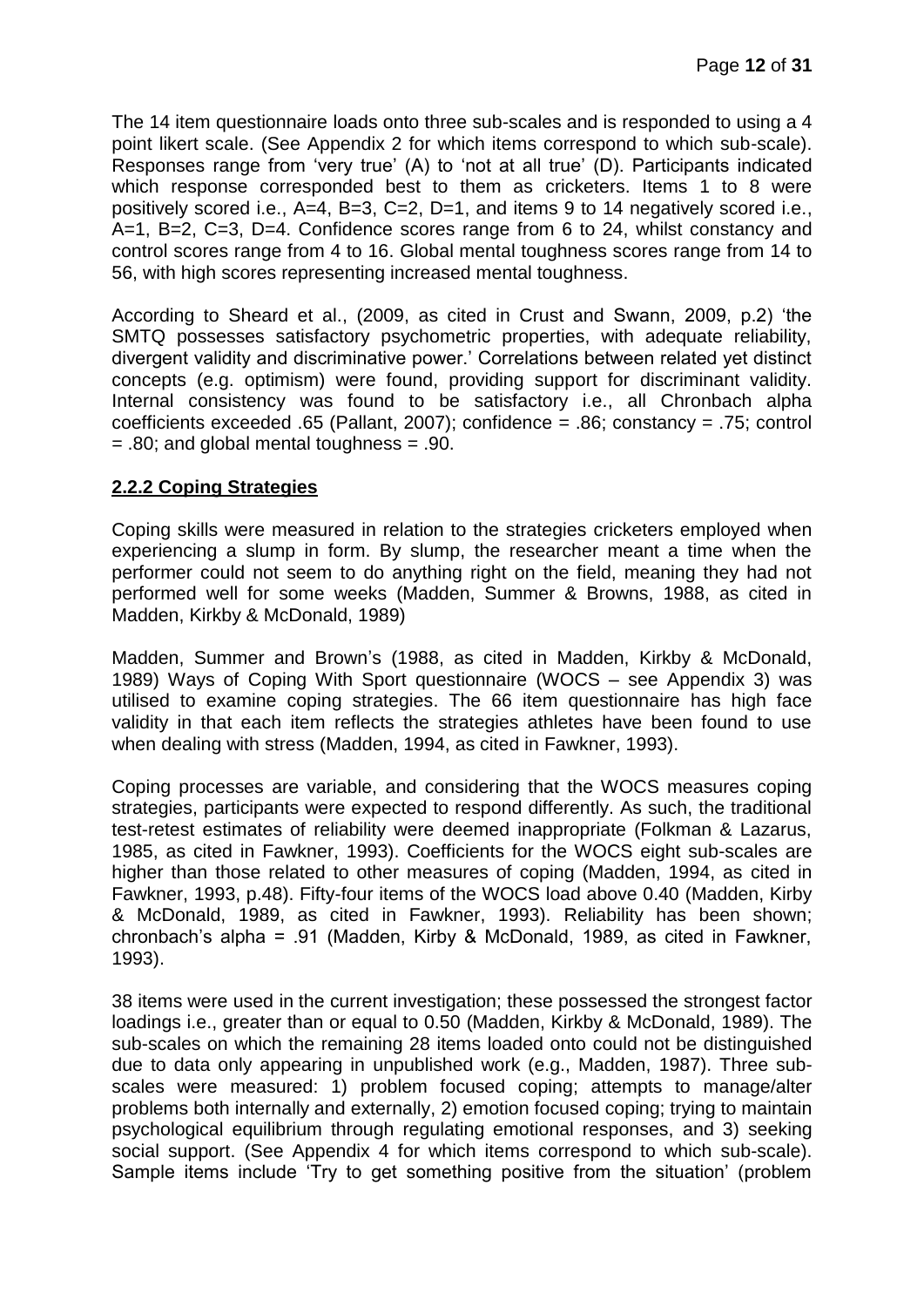focused coping); 'Go on as if nothing is happening' (emotion focused coping); and 'Talk to someone about it' (seeking social support). The full 66 item questionnaire was administered, but only those 38 items were analysed.

Alpha coefficients were high, with each sub-scale having an alpha over .65; problem focused coping =  $.87$ ; emotions focused coping =  $.74$ ; and seeking social support = .83. All sub-scales were hence satisfactory/reliable (Pallant, 2007).

Athletes indicated how often they used strategies using a 4 point likert scale. Responses ranged from 'doesn't apply and/or not used' (0) to 'used a great deal' (4). The higher the mean score for each scale the more performers opted to use the specific coping strategy. Athletes were also noted whether they employed strategies 'on' field, 'off' field or 'both', although only athletes overall use of strategies was analysed.

### **2.2.3 Motivation**

Within a sporting context, motivation refers to the reasons an athlete participates (Watts, 2003, as cited in Comer & Gould, 2011). The Sports Motivation Scale-6 (SMS-6; Mallett, Kawabata, Newcombe, Otero-Forero & Jackson, 2006 – see Appendix 5) was used to measure performer's levels of motivation. The measures 24 items load onto 6 sub-scales. (See Appendix 6 for which items correspond with which sub-scale). Each item is responded to using a 7 point likert scale. Responses range from 'does not correspond at all' (0) to 'corresponds exactly' (7). The greater the score on each sub-scale the more performers were motivated to practice their sport by that particular form of motivation. Sample items include 'It is not clear to me anymore: I don't really think my place is in sport' (amotivation); 'Because i must do sports regularly' (introjected regulation); and 'for the pleasure of discovering new performance strategies' (intrinsic motivation).

Concurrent validity of the SMS-6 has been confirmed through examining Pearson product-moment correlations between the SMS-6 and Dispositional Flow Scale-2 (DFS-2; Jackson & Eklund, 2004, as cited in Mallett, Kawabata, Newcombe, Otero-Forero & Jackson, 2006). Internal consistency was found to be high within the present study in that all Chronbach alpha's exceeded .65 (Pallant, 2007); amotivation = .91; external regulation = .72; internal regulation = .73; identified = .67; integrated regulation = .77; and intrinsic motivation = .85.

### **2.3 Procedure**

Three distinct cricket samples were investigated as part of the current study; elite, sub-elite and non-elite (see 'Participants' for definition). Prior to the study, head coaches of County Cricket Clubs and MCC Universities were approached to establish which psychological traits required investigation within the current game. Following discussions with those actively involved in the psychological aspect of English cricket (e.g., the ECB's psychology team), a decision was made to investigate whether or not three levels of cricket performer varied in their possession and/or use of mental toughness, coping strategies and motivation.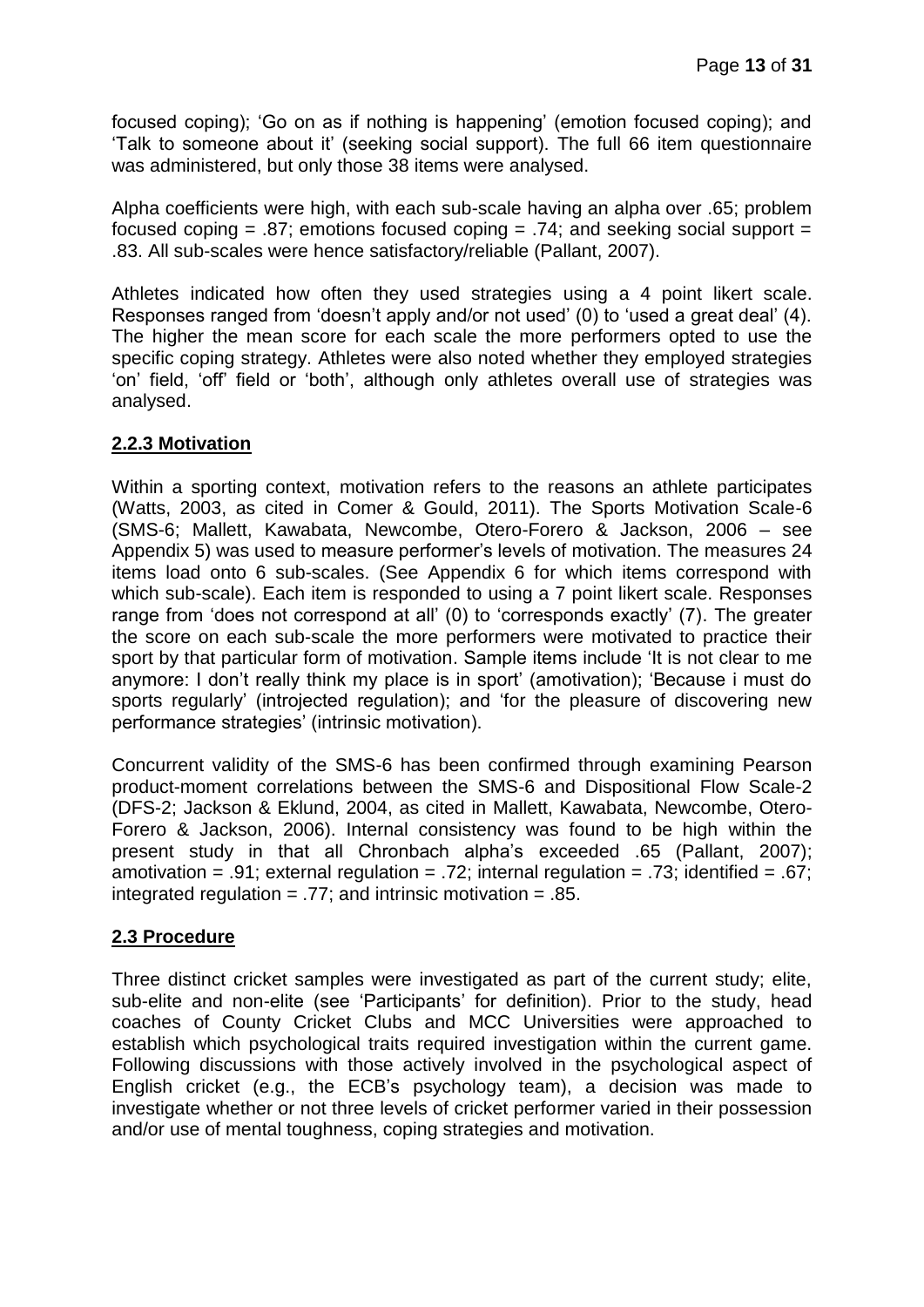Following this, team coaches of elite and sub-elite cricketers were contacted to highlight the investigations purpose and obtain permission to approach their players. Once permission had been given, informed consent was obtained from each cricketer by providing an information sheet (see Appendix 7) and receiving written consent (see Appendix 8). The information sheet made participants aware that their participation was voluntary, all data would be anonymous/stored securely and that they were free to withdraw themselves and/or their data from the investigation at any time without reason (up to two weeks after completing the questionnaire).

Non-elite performers followed the same sequence, with the only difference being that they were approached directly (i.e., without any prior contact with coaches). This was due to their participation within cricket being recreational, meaning that unlike elite and sub-elite performers, they had no legal connection to a particular team.

Participants provided their demographic information (see Appendix 9) before completing the three questionnaires. Each cricketer completed the questionnaires in the same order; SMS-6 first, WOCS second and SMTQ third. The timing of each questionnaire being completed varied between participants (i.e., some completed it before training, whilst others did so after). This was due to different teams being available at different times. All performers completed the questionnaires in one sitting during the 2011 pre-season, although they were free to take a short break if they wished. Athletes worked through the booklet at their own pace with no time limit being imposed. The majority of participants completed the booklet in 10 to 15 minutes.

Following completion of the questionnaires participants were thanked for their time both verbally and via a written debrief sheet (see Appendix 10). They were again made aware of their right to withdraw and given the opportunity to ask questions should they wish to. In the unlikely scenario that participants should suffer any distress as a result of the investigation, contact details for The Samaritans were provided. The researcher's contact details were also provided in case participants wanted to ask questions/withdraw their data at a later date.

Note: Prior to conducting the investigation a CRB disclosure was obtained in case any participants were aged 16 or younger. As can be seen from the 'Participants' section, none were.

# **2.4 Design**

A between groups quasi-experimental design was employed, in which the independent variable/grouping tool was level of cricket performance. This had three levels; elite cricketers, sub-elite cricketers and non-elite cricketers. The dependent variables were the scores obtained by each athlete on tests of motivation, coping strategies and mental toughness. A quantitative methodology was opted for as it allowed for an investigating of the national game on a large scale.

# **2.5 Data Analysis**

Descriptive statistics were calculated for the three performance categories. Tests of normality (using Shapiro Wilks) were then conducted for each measures sub-scales,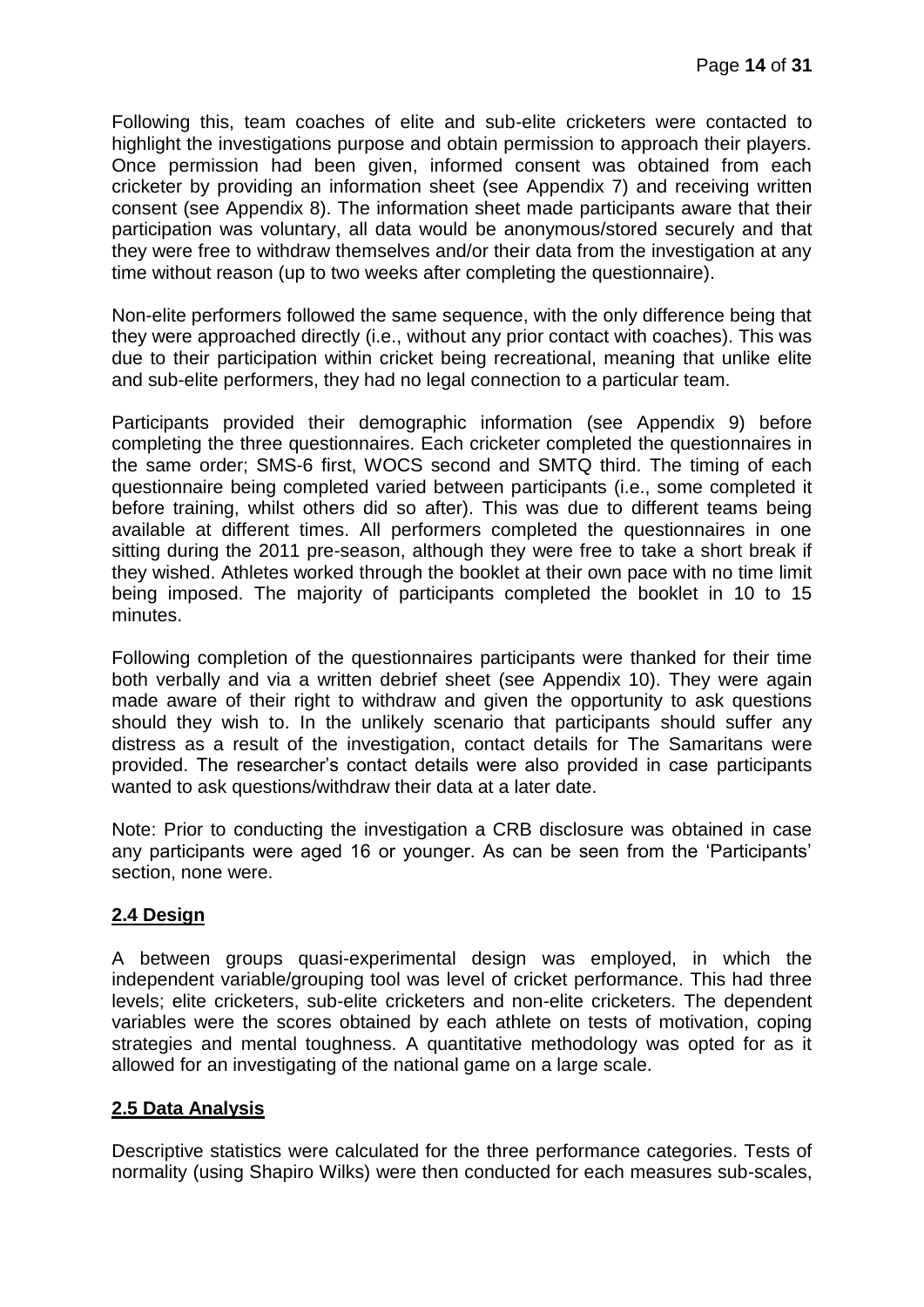before internal consistency was checked using Chronbach Alpha. All data was visually screened to check for outliers. Multiple one-way ANOVA's were conducted to examine differences in mental toughness, coping strategies and motivation as a function of level of play. A Bonferroni Correction was administered to account for the multiple comparisons that took place i.e., in order to reduce the likeliness of a Type 1 error occurring. As to further protect against Type 1 errors, and explore the differences between groups (when results were significant), post hoc tests were conducted (Tukey's Honestly Significant Different test – HSD). Finally, effect size was calculated to determine the importance of significant findings;  $.01$  = small effect;  $.06$  = medium effect; and  $.14$  = large effect (Cohen, 1988, as cited in Pallant, 2007).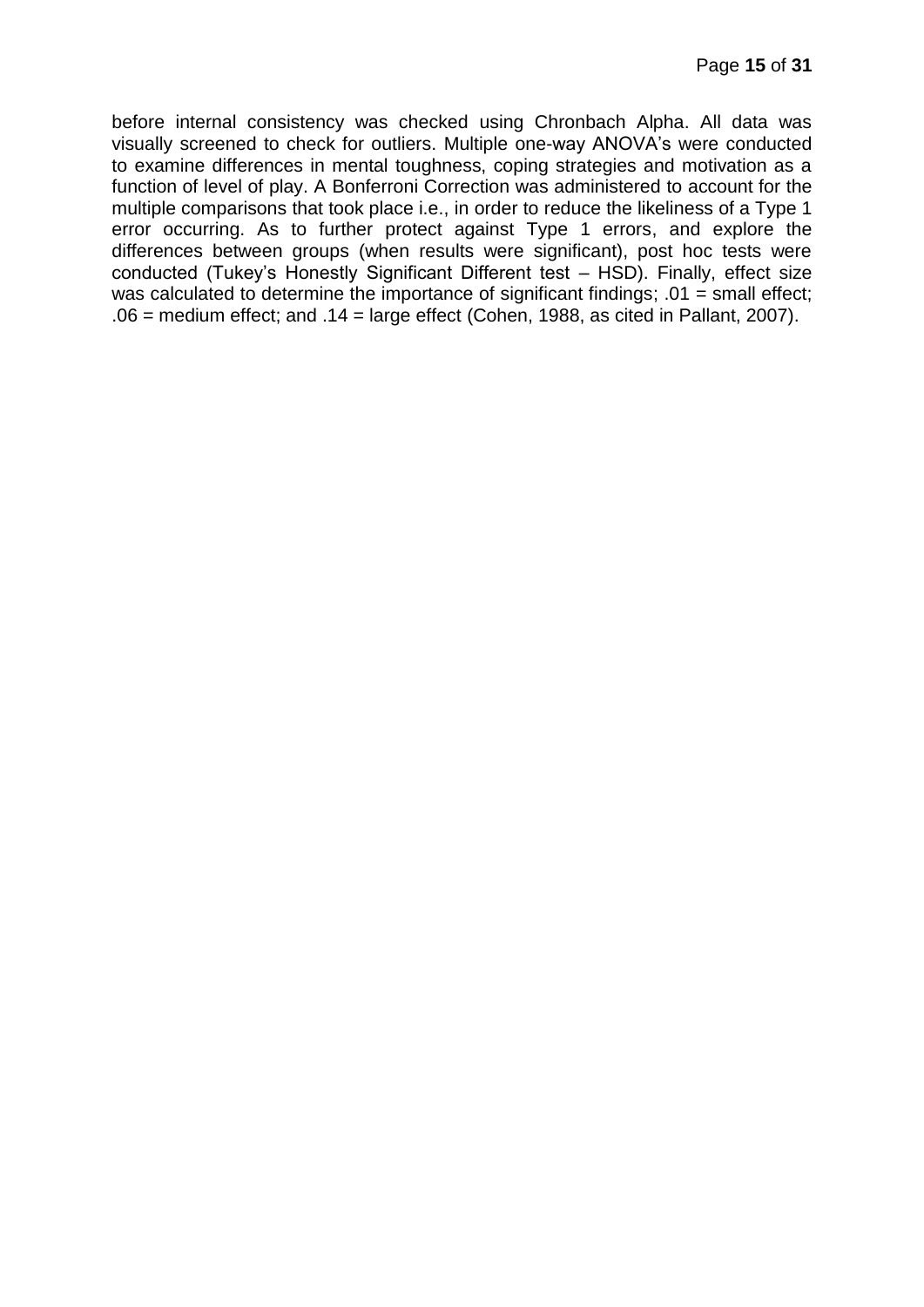# **Chapter Three: Results**

# **3.1 Overview**

Prior to statistical analysis the internal consistency of all sub-scales was measured. All sub-scales were internally consistent in that Chronbach Alpha's exceeded .65. Multiple Shapiro-Wilk tests of normality showed that the majority of data was normally distributed (*p* > 0.05). There were some departures from normality however (*p* < 0.05), resulting in a mixture of normally and not normally distributed data. Having considered that transformations are not always successful (Pallant, 2007), and that one-way ANOVA's are robust in nature (Pallant, 2007), the decision was made to employ thirteen one-way ANOVA's (one for each sub-scale used within the present study) followed by a Bonferroni correction (*p* = .003*)*. Means and standard deviations for cricketeters scores on tests of mental toughness (Table 1), coping strategies (Table 2) and motivation (Table 3) can be found over.

### **3.2 Mental toughness**

A one-way between-groups ANOVA was conducted to examine if mental toughness varied as a function of cricket performance level. The mean scores and SD are presented in Table 1. The ANOVA revealed a significant difference in constancy scores as a function of performance level (*F* (2, 57) = 7.64, *p* < .003). Post-hoc comparisons using the Tukey HSD tests indicated that non-elite cricketers scored significantly lower on scores of constancy than elite (Mean Difference = -.63, *p* = .001) and sub-elite (Mean Difference = -.49, *p* = .014) players. The actual difference, calculated using eta square, was quite large at .21. There were no other significant differences in regards to constancy, that is, elite cricketers did not differ significantly from sub-elite players (Mean difference = .14, *p* = .694). The ANOVA showed no significant differences in confidence (*F* (2, 57) = 1.37, *p* > .003), control (*F* (2, 57) = 1.62, *p* > .003) or global mental toughness (*F* (2, 57) = 3.69, *p* > .003) scores as a function of performance level.

The results support the hypothesis regarding non-elite players and constancy i.e., non-elite cricketers were predicted to score the lowest on each measure of mental toughness. In regards to elite and sub-elite cricketer's scores of constancy, the null hypothesis was accepted. For the remaining hypotheses, the null hypothesis was accepted, as cricketers did not differ significantly on measures of confidence, control or global mental toughness.

# **3.3 Coping strategies**

A one-way between-groups ANOVA was conducted to examine if coping strategies varied as a function of performance levels. The mean scores and SD are presented in Table 2. The ANOVA revealed no significant differences in problem focused coping (*F* (2, 57) = 1.6, *p* > .003), emotion focused coping (*F* (2, 57) = 1.9, *p* > .003), or seeking social support (*F* (2, 57) = 3.0, *p* >.003) as a function of performance. As a result, the null hypothesis was accepted.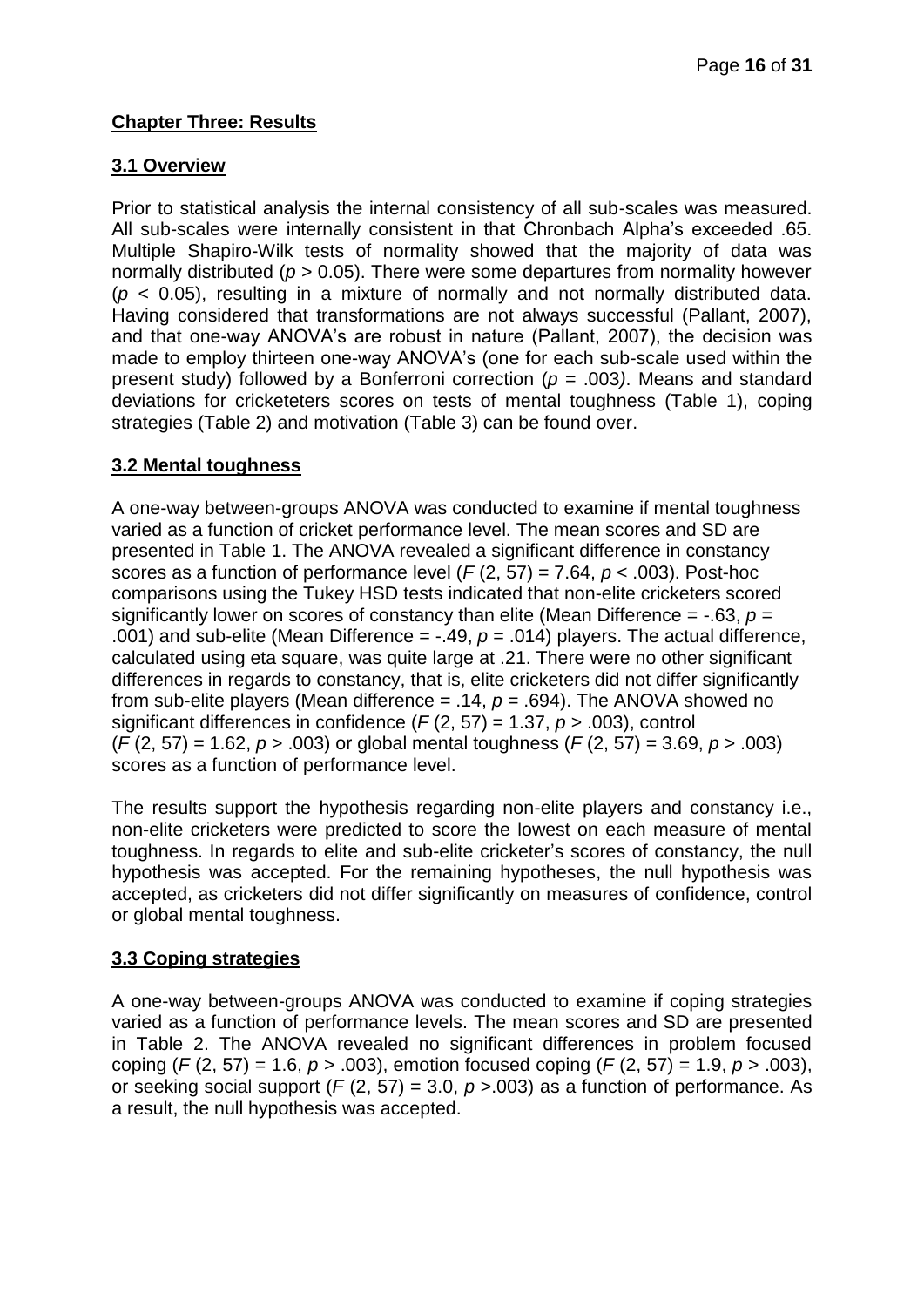# **Table 1**

### **Mean scores and standard deviations of mental toughness scores (SMTQ) for elite, sub-elite and non-elite English cricketers.**

| Sub-scale           | <b>Performance level</b> | М     | <b>SD</b> |
|---------------------|--------------------------|-------|-----------|
|                     | Elite                    | 3.13  | .51       |
| Confidence (.86)    | Sub-elite                | 3.02  | .47       |
|                     | Non-elite                | 2.80  | .88       |
|                     | Elite                    | 3.61  | .40       |
| Control (.80)       | Sub-elite                | 3.48  | .35       |
|                     | Non-elite                | 2.99  | .75       |
|                     | Elite                    | 3.03  | .62       |
| Constancy $*$ (.75) | Sub-elite                | 2.84  | .53       |
|                     | Non-elite                | 2.64  | .86       |
|                     | Elite                    | 42.98 | 5.36      |
| Global mental       | Sub-elite                | 41.17 | 4.95      |
| toughness (.90)     | Non-elite                | 37.07 | 9.80      |

Chronbach's alpha shown in parentheses. Scores are rated out of four for the subscales constancy, control and confidence and 56 for global mental toughness. High scores symbolise superior levels of mental toughness.  $* = a$  significant difference was found in relation to this particular sub-scale.

# **Table 2**

**Means scores and standard deviations of coping strategies (WOCS) for elite, sub-elite and non-elite English cricketers.**

| Sub-scale              | <b>Performance level</b> | М     | <b>SD</b> |
|------------------------|--------------------------|-------|-----------|
|                        | Elite                    | 25.18 | 5.82      |
| <b>Problem focused</b> | Sub-elite                | 24.58 | 5.48      |
| (.87)                  | Non-elite                | 22.18 | 5.36      |
|                        | Elite                    | 19.52 | 6.29      |
| <b>Emotion focused</b> | Sub-elite                | 23.90 | 7.88      |
| (.74)                  | Non-elite                | 22.60 | 7.80      |
|                        | Elite                    | 9.67  | 2.69      |
| <b>Seeking social</b>  | Sub-elite                | 10.45 | 1.80      |
| support (.83)          | Non-elite                | 8.51  | 2.93      |

Chronbach's alpha shown in parentheses. High scores represent an increased use of such coping strategies.

#### **3.4 Motivation**

A one-way between-groups ANOVA was conducted to examine if motivation varied as a function of performance levels. The mean scores and SD are presented in Table 3. The ANOVA revealed a trend towards significant difference in external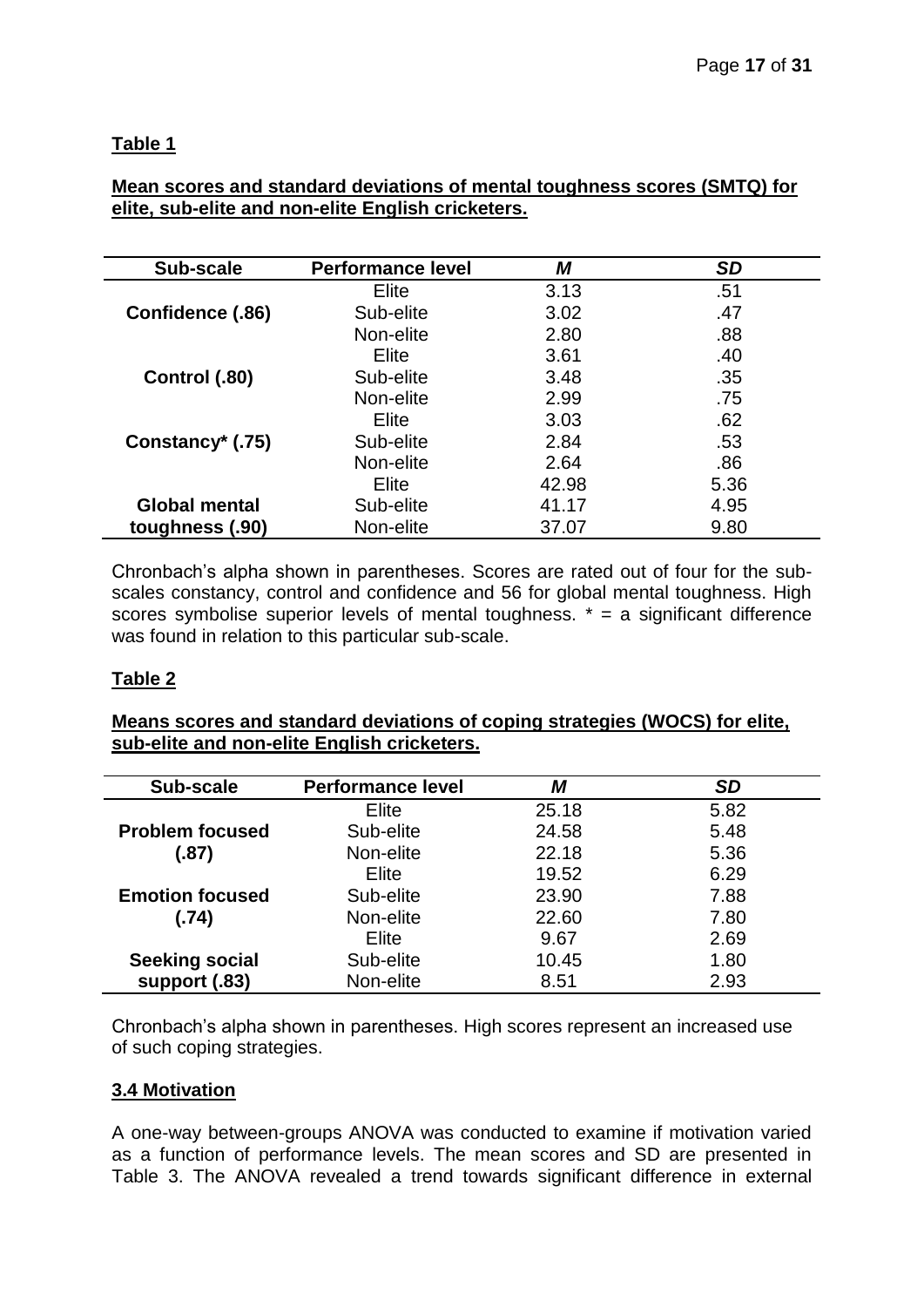regulation scores as a function of performance level (*F* (2, 57) = 4.42, *p =* .016, note: Bonferroni adjusted p value = .003). If one looked at the post-hoc comparisons using the Tukey HSD tests, these indicated that sub-elite cricketers scored significantly higher on scores of external regulation than elite (Mean difference = .95, *p* = .027) and non-elite performers (Mean difference =  $.89, p = .042$ ). The effect size, calculated using eta square, is large at .13. There were no other significant differences in regards to external regulation, that is, elite cricketers did not differ significantly from non-elite players (Mean difference  $= .06$ ,  $p = .983$ ).

The ANOVA also showed no significant differences in amotivation (*F* (2, 57) = 1.40, *p* > .003), introjected regulation (*F* (2, 57) = 1.13, *p* > .003), identified  $(F (2, 57) = 3.53, p > .003)$ , integrated regulation (*F* (2, 57) = 1.10, *p* > .003) or intrinsic regulation (*F* (2, 57) = 1.53, *p* > .003) scores as a function of performance level.

In regards to external regulation, the results suggest that performers may differ in their levels of motivation. A lack of significant findings means the null hypotheses were accepted however.

### **Table 3**

| Means scores and standard deviations of motivation (SMS-6) for elite, sub-elite |  |  |
|---------------------------------------------------------------------------------|--|--|
| and non-elite English cricketers.                                               |  |  |

| Sub-scale                   | <b>Performance level</b> | M    | SD   |
|-----------------------------|--------------------------|------|------|
|                             | Elite                    | 1.49 | .98  |
| <b>Amotivation (.91)</b>    | Sub-elite                | 1.45 | .85  |
|                             | Non-elite                | 2.03 | 1.66 |
|                             | Elite                    | 4.15 | 1.24 |
| <b>External regulation</b>  | Sub-elite                | 5.10 | 1.10 |
| (.72)                       | Non-elite                | 4.21 | 1.05 |
|                             | Elite                    | 3.81 | 1.49 |
| Introjected                 | Sub-elite                | 4.44 | 1.39 |
| regulation (.73)            | Non-elite                | 4.10 | 1.02 |
|                             | Elite                    | 4.59 | 1.34 |
| Identified (.67)            | Sub-elite                | 5.49 | .66  |
|                             | Non-elite                | 5.01 | 1.10 |
|                             | Elite                    | 5.06 | 1.18 |
| Integrated                  | Sub-elite                | 5.38 | .81  |
| regulation (.77)            | Non-elite                | 4.89 | 1.14 |
|                             | Elite                    | 5.49 | 1.16 |
| <b>Intrinsic regulation</b> | Sub-elite                | 5.68 | .59  |
| (.85)                       | Non-elite                | 5.11 | 1.23 |

Chronbach's alpha shown in parentheses. Scores are recorded out of seven, with higher scores representing increased motivation in regards to that specific form.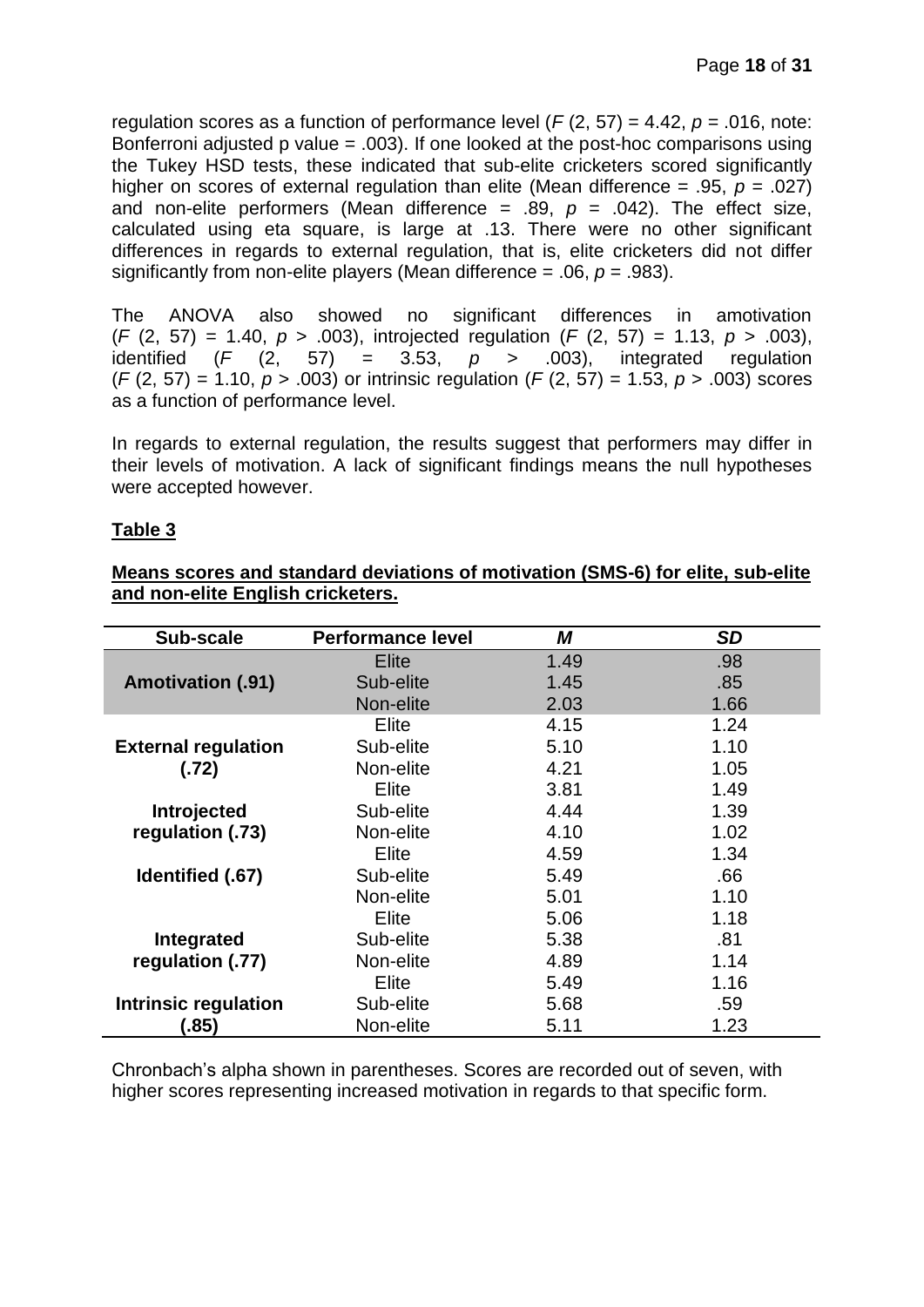### **Chapter Four: Discussion**

In line with past research (Hardy, Jones & Gould, 1996; Holland, Woodcock, Cumming & Duda, 2010; Sheard & Golby, 2010), the present study has identified a psychological trait that may be associated with superior/inferior sports performance; constancy. Scores were significantly higher in elite and sub-elite cricketers than nonelite players. A trend for external regulation is noted, although the difference between cricketers did not reach statistical significance. No significant differences were found amongst cricketer's coping strategies. Considering the current findings, the only hypothesis that could be accepted was that non-elite cricketers would score the lowest of all three levels on measures of mental toughness. For all other data the null hypotheses were accepted.

Collectively, the results provide little support for Starkes and Ericsson's (2003) suggestion that elite athletes possess numerous psychological traits that stand them apart from less elite players. In contrast to Williams (2010) and Miller and Kerr (2002, as cited in Sheard, 2010), the effect of mental factors on cricket performance may not be as great as suggested. Considering this, past research conducted by Cohn (1991), Orlick and Partington (1988) and Smith and Christensen (1995) can neither be confirmed nor refuted, as it remains unknown whether psychological attributes significantly contribute to sports performance.

### **4.1 Mental Toughness**

In regards to the SMTQ, cricketers only differed significantly on measures of constancy. The construct encompasses an athlete's capacity to concentrate and ability to show grit and determination (Sheard, 2010). The concept reflects an association between successful athletes inclination to keep a task oriented focus, whilst avoiding a preoccupation with negative outcomes (Sheard, 2010). The present studies results suggest that non-elite cricketers may be more likely than elite and sub-elite players to become preoccupied with negative outcomes. Considering that preoccupations have been linked to decreased effort levels and/or quitting (Williams & Krane, 2001, as cited in Williams, 2010), the current findings imply that non-elite participants may have not progressed within cricket due to them not applying as much effort as their superior counterparts. Considering this, non-elite athletes and their coaches should be encouraged to highlight the positive outcomes that accompany performances, as well as using a task oriented focus.

Athlete's scoring high in constancy have been found to maintain their focus when faced with provocation, that is the intentional disintegration of another's mental capabilities (Sheard, 2010). 'Sledging' as it has become known is common amongst cricket (Barnes, 2008, as cited in Sheard, 2010). Having considered the current findings, it appears that cricketers at higher levels may be better able to deal with 'sledging' than non-elite players. This supports Bull, Shambrook, James & Brookes' (2005, p.211) suggestion that cricketers must be willing to engage in the 'high intensity confrontation between batter and bowler' if they are to reach elite levels. Furthermore, it suggests that constancy may be a psychological trait that distinguishes between cricketers at different performance levels. Findings may have implications for the tactics that teams employ, in that non-elite cricketers may wish to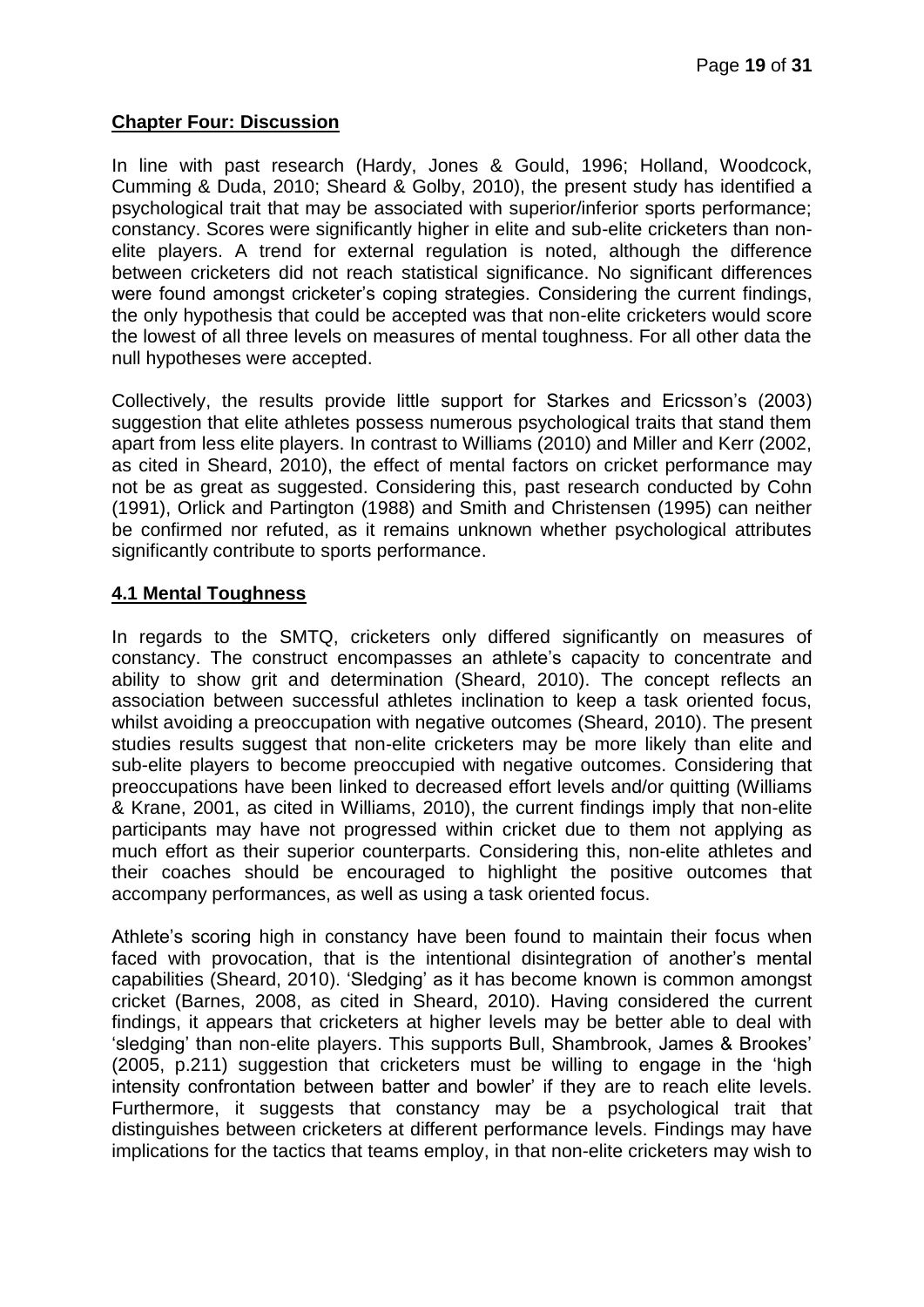sledge their opponents in hope of gaining an advantage, whilst elite cricketers may wish to refrain.

Assuming that the ability to call upon mental toughness attributes cannot be wholly innate (Sheard, 2010), it seems likely that constancy can be learnt. This suggests that elite and sub-elite player's increased scores within the current study may be due to the learning environment they find themselves in daily. Findings therefore question the effect of constancy on performance levels i.e., have elite and sub-elite cricketers reached such levels as a direct result of possessing increased constancy, or have they developed their levels through participation at higher levels? Further research is recommended to confirm/refute such suggestions.

Until such research is conducted however, the results of the present study suggest that constancy may be a prerequisite for progression within cricket. This is in line with past research conducted by Crust (2008), Jones, Hanton and Connaughton (2007) and Sheard (2010). Furthermore, results partially support Bull, Shambrook, James and Brookes' (2005) suggestion that cricketers require 'chronic' mental toughness if they are to reach the top level and remain there. Considering constancy's definition, it seems likely that those traits proposed by Griffith (1926, as cited in Sheard, 2010) and Tutko (1969, as cited in Sheard, 2010) i.e., courage and determination, are applicable to cricket, meaning that coaches may wish to measure such constructs when making team selections.

In regards to the lack of significant findings for the SMTQ's remaining sub-scales, Gaudreau and Blondin's (2002, as cited in Sheard, 2010) proposal that mental toughness is driven by particular scenarios may help explain such findings. Considering that multiple determinants influence behaviour (Gaudreau & Blondin, 2002, as cited in Sheard, 2010), significant differences between cricketers may have not been found due to participants being in a scenario that did not require mental toughness whilst completing the SMTQ. Furthermore, mental toughness' functionality differs between individuals (Gaudreau & Blondin, 2002, as cited in Sheard, 2010), meaning it could be argued that what one athlete perceives as mental toughness another may not. Considering this, attempts at categorising mental toughness may not accommodate for the vast array of circumstances a cricketer find themselves in. In line with past research (e.g., Gucciardi, Gordon & Dimmock, 2008; Coulter, Mallett & Gucciardi, 2010; Thelwell, Such, Weston, Such & Greenlees, 2010), future research may therefore wish to investigate cricketers levels of mental toughness at different stages of a game, season or career, in order to determine whether levels vary over time and between performance levels. Research into particular cricketing roles may also be useful considering that it is rare within sport for one/two individuals to take on the entire opposition team (Thelwell, Weston & Greenlees. 2005).

A final point is in relation to those criticisms highlighted by Jones, Hanton and Connaughton (2002). Considering that the foundations from which mental toughness has grown are said to be abounding with uncertainty and conceptual bewilderment, the use of past research when devising the current hypotheses may be questionable. Considering this, it is not surprising that the current results differ from previous research. It cannot be said that they are invalid as a result however. Rather, they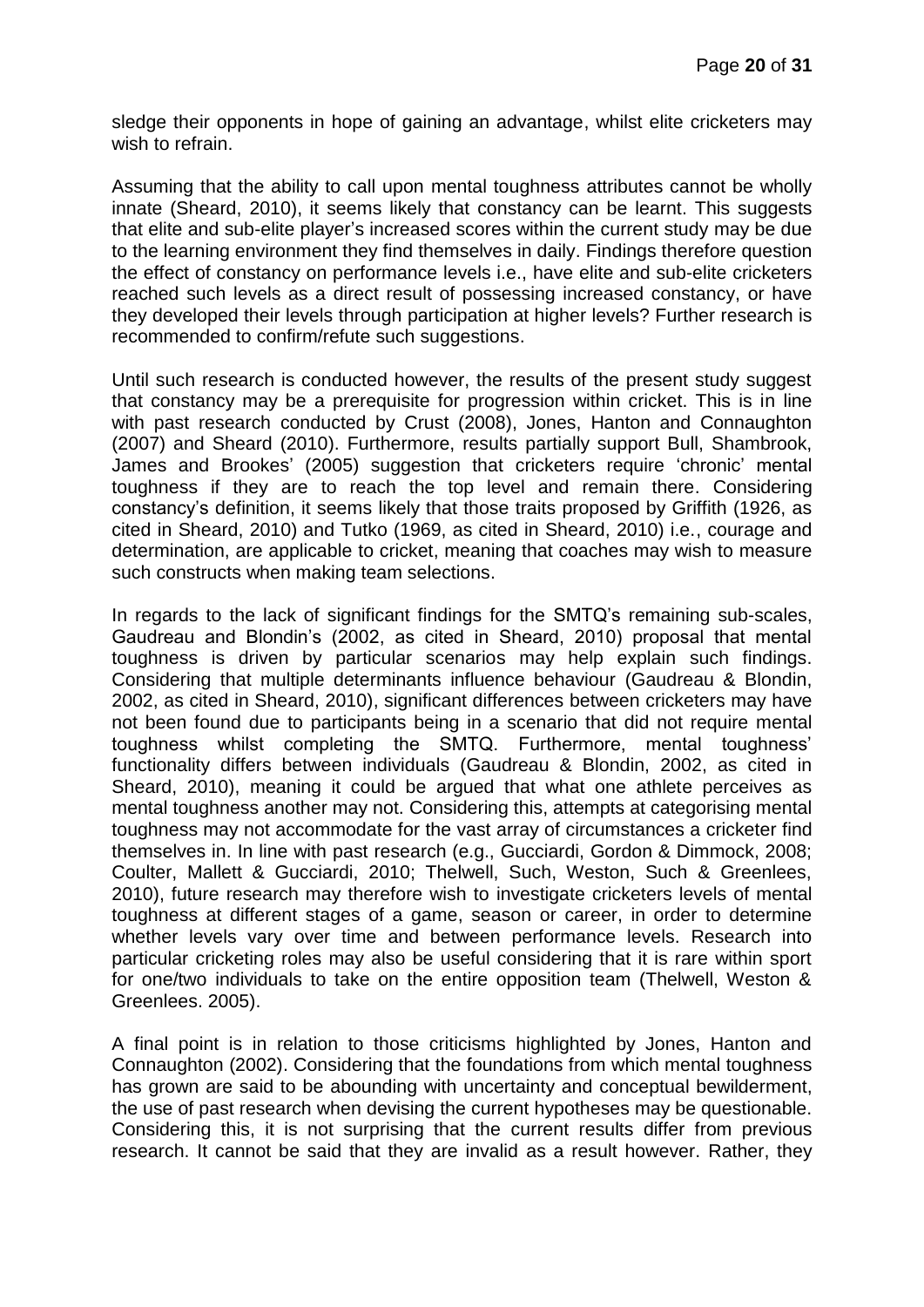highlight the need for further research into mental toughness, in order to confirm/refute the current findings and past research.

### **4.2 Coping Strategies**

Within the present study, no significant differences were found between performance levels and the coping strategies that cricketers employed. This suggests that the level a player reaches may not vary as a function of coping strategies. This has implications for the use of psychological skills training in that attempts to develop 'effective coping' may not create significantly different players. Furthermore, it questions how effective the ECB's allowance of family members on overseas tours is. As a result, studies surrounding the effect of coping and variance that strategies can explain may be questioned (e.g., Finch, 1994; Klint & Weiss, 1986, as cited in Nicholls & Polman, 2006; Smith, 1986, as cited in Nicholls & Polman, 2006; Lazarus, 2000; Holt & Dunn, 2004).

As to why no differences were found, it may be that rather than elite, sub-elite and non-elite cricketers not differing at all, they did not vary in terms of the scenario used within the present study i.e., a slump in form. It could be that regardless of participant's performance level, they were aware of what would be expected of them should they suffer a slump, resulting in similar responses. In essence, participants may have answered with what they perceived were the 'correct' answers, rather than the strategies they actually employ. Such demand characteristics seem feasible considering that problem solving is desirable (Nicholas & Jebrane, 2008).

Alternatively, it could be that cricketers did not differ because the problem used is not amendable to being solved psychologically. Instead, getting out of a slump in form may be a function of physical ability. The implications of this include the need to focus on players physical skills when suffering a slump in form. Having considered this, future research may wish to investigate the coping strategies used in different scenarios, or at different stages of a match/season/career. In doing so, information would be attained regarding the: a) effectiveness of strategies within specific conditions, b) range of strategies employed, and c) physical and psychological skills that interact to create variations in performance. This may be useful considering that elite athletes are likely to be responding to situations that are significantly different to those at sub and non-elite levels (Terry, 1994).

In further reference to the lack of significant findings, coping strategies are deemed effective/ineffective based upon whether they aid mastery over ones environment (Crossman, 2001). This ignores other developmental outcomes that may accompany attempts at coping. For example, a performer may learn about the personal and/or situational resources they have at their disposal even if coping is ineffective (Crossman, 2001). This enhancement in one's identity is not accounted for by the WOCS. Furthermore, it suggests that past researches emphasis on problem solving as a trait that accompanies elite performance, devalues copings other objectives e.g., increased self-esteem (Crossman, 2001). Considering this, future research may wish to take a qualitative approach, in order to determine whether coping's other effects influence performance levels.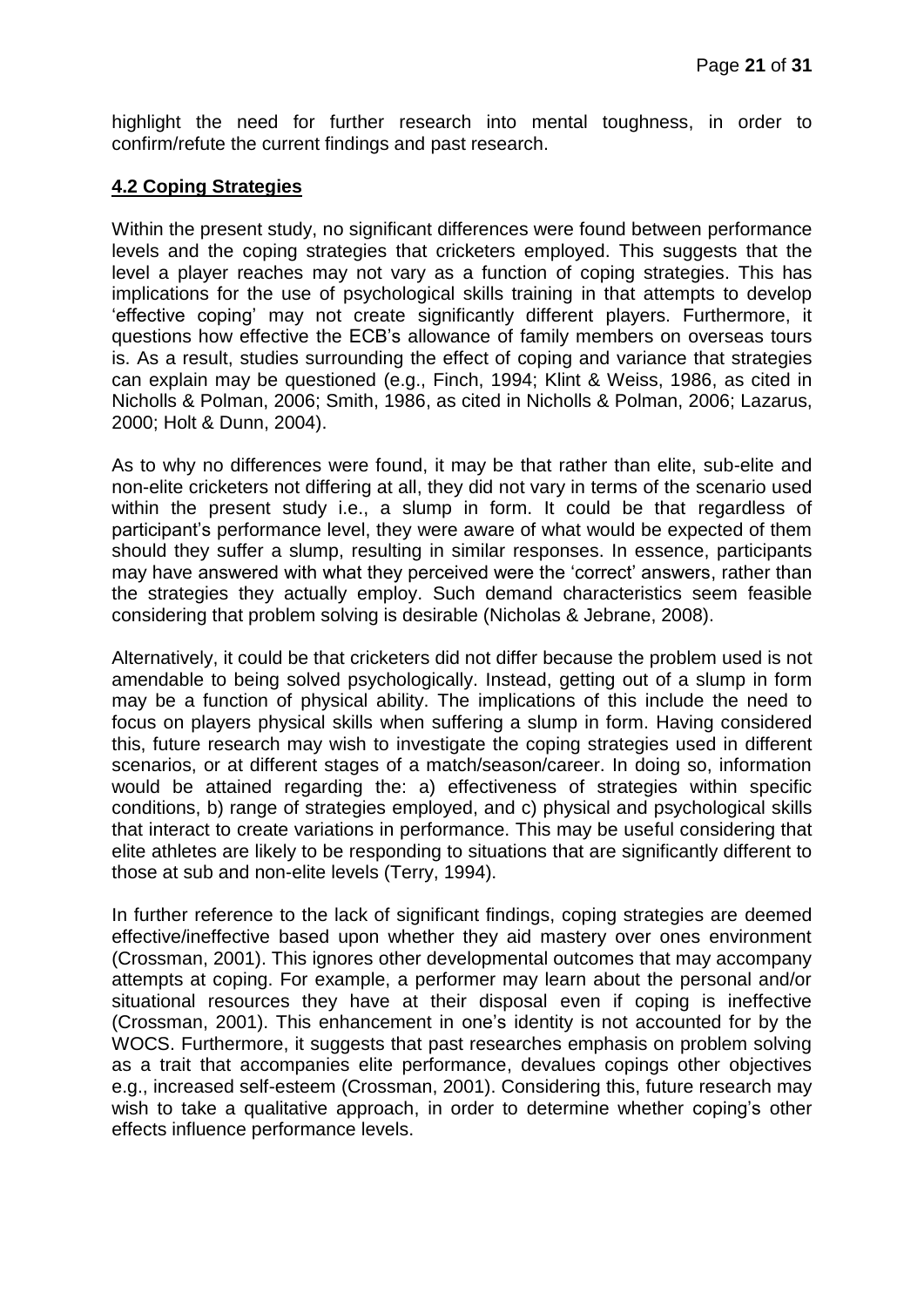It should be noted that only 38 of the WOCS 66 items were used in the present study. It is therefore unlikely that the data obtained was as representative as it would have been should the entire 66 items been used. In addition to this, numerous participants complained about the WOCS length, suggesting that boredom may have influenced the results i.e., cricketers may have rushed the questionnaire in an attempt to finish, resulting in them not answering accurately. Both points could have implications for the WOCS future use, in that psychologists may wish to develop new measures that consider coping's other benefits, or use alternative means of assessing coping e.g., interviews.

Despite such criticisms, the present study has focused on sport specific coping, as recommended by Thelwell, Weston and Greenlees (2005). Although the findings are in contrast with past research that suggests attaining successful outcomes requires effective coping, (Lazarus, 2000, as cited in Lavallee, Thatcher & Jones, 2004), they question the criticality of coping in determining an athlete's potential to succeed. This has implications for cricket performers in that they may be able to progress within the sport regardless of the coping strategies they employ. This is in contrast with past research that suggests coping strategies are crucial for successful transitions between the levels (Holt , 2003; Nicholls and Polman, 2006; Finn & McKenna, 2010).

Finally, in contrast with the majority of past research (Lazarus & Folkman, 1984; Gould et al., 1993, as cited in Thelwell, Weston & Greenlees, 2005; Page, Sime & Nordell, 1999; Hanton, Wadey & Mellalieu, 2008; Madden, Kirkby and McDonald, 1989), the current results suggest that elite cricketers may employ multiple different strategies that distinguish them from less successful players (as opposed to just problem focused coping for example). This provides support for past research that suggests performers must have a versatile repertoire of strategies if they wish to make successful adjustments (Folkman & Lazarus, 1984; Wethington & Kessler, 1991). Considering this, future research may wish to investigate the way that coping strategies interact, and whether this is a key factor in determining performance levels. Should a profile of effective coping exist, this may have implications for the use of psychological screenings within cricket i.e., County Cricket Clubs may wish to screen potential players as a means of talent identification.

# **4.3 Motivation**

The present study discovered a trend in regards to external regulation. Sub-elite cricketers scored higher than elite and non-elite players on such measures, suggesting that sub-elite cricketers are perhaps more motivated to participate by rewards and/or to satisfy an external demand (e.g., a coach). As a result, it may be assumed that although cricketers did not differ significantly on measures of internal motivation, elite cricketers may have higher levels of self-determined motivation that accounts for their increased success. Such assumptions are made in line with previous research (e.g., Pelletier, Fortier, Vallerand, & Briere, 2001, as cited in Mallett, Kawabata, Newcombe, Otero-Forero & Jackson, 2006; Amiot et al., 2004, as cited in Mallett, Kawabata, Newcombe, Otero-Forero & Jackson, 2006; Pelletier et al., 1995, as cited in Mallett, Kawabata, Newcombe, Otero-Forero & Jackson, 2006; Amiot, Gaudreau and Blanchard, 2004).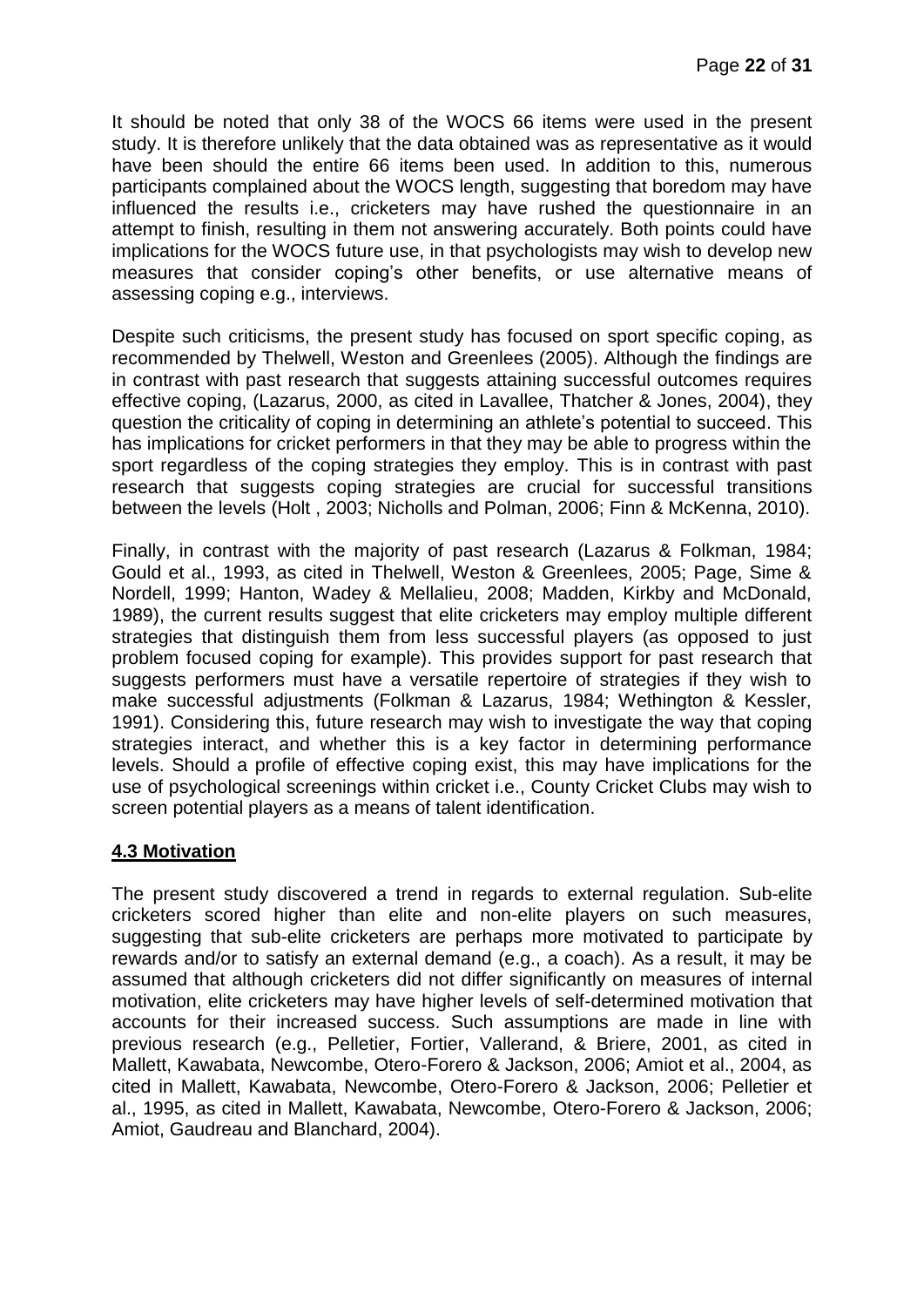Reasons for such differences may be that elite athletes spend a greater period of time performing their sport, meaning that they are likely to experience more periods of distress e.g., slumps in form. It is unlikely that athletes could remain highly motivated throughout the course of a career and such hardships without high levels of intrinsic motivation (Mahoney et al., 1987, as cited in Hardy, Jones & Gould, 1996; Williams, 2010). Having considered the heavy workload placed on professional cricketers within the modern game, it seems likely that the inherent pleasure gained from participating is an important criterion in distinguishing between cricketers. This supports Weissensteiner, Abernethy & Farrow's (2009) suggestion that intrinsic motivators are necessary for developing expertise.

The current findings are in contrast to work by Chantal, Guay, Dobreva-Martinova and Vallerand (1996), who suggest that successful athletes use increased levels of introjected and external regulation. This may not have been the case within the current study considering cricket's format and salary for example. The sport demands excessive amounts of time and effort, suggesting that elite players may have progressed due to the inherent pleasure they gain from participating i.e., they practice for pleasure and in doing so improve more/quicker than other cricketers. This is in line with past research that proposes performers with high levels of self determined motivation are more successful (Amiot, Gaudreau & Blanchard, 2004). In contrast, sub-elite cricketers may perceive the external rewards that accompany participation as not great enough for what they put in, resulting in them falling behind elite cricketers due them being less motivated to practice etc. The implications of this are that sub-elite cricketers may need to be made aware of the external rewards that await them should they progress to an elite level e.g., sponsorships, increased salary.

It is worth noting that external regulation is capable of becoming partially internalised over time (Williams, 2010), meaning that external controls are no longer required to maintain behaviour. Considered this, future research may wish to consider changes in motivation across the course of a season/career, in order to determine whether traits are fixed or dynamic. Furthermore, considering elite athletes increased age range in the present study, such research would allow psychologists to determine whether high levels of intrinsic motivation are required to repeatedly produce performances worthy of elite cricket (as suggested by Hardy and Parfitt, 1994, as cited in Lonsdale, Hodge & Rose, 2008).

In regards to the questionnaire used (SMS-6) to measure motivation, although the most crucial component for elite athletes was investigated; integrated regulation (Mallett & Hahrahan, 2004; Mallatt, Kawabata, Necombe, Otero-Forero & Jackson, 2006), there are debates surrounding psychometric measure's ability to find words that incorporate motivation's varying forms in sporting contexts. For example, the use of 'absolutely' within question 7 ('Because it is absolutely necessary to do sports if one wants to be in shape') may be restrictive/interpreted literally, in that for some, other means of exercise are as beneficial as sport for remaining fit/healthy.

In line with Hagger and Chatzisarantis' (2007) recommendation however, the current study has provided partial insight into what motivates sub-elite cricketers. It is hoped that in doing so, the effect of motivation on elite cricketers has also been highlighted. In contrast with arguments that various forms of motivation can explain much of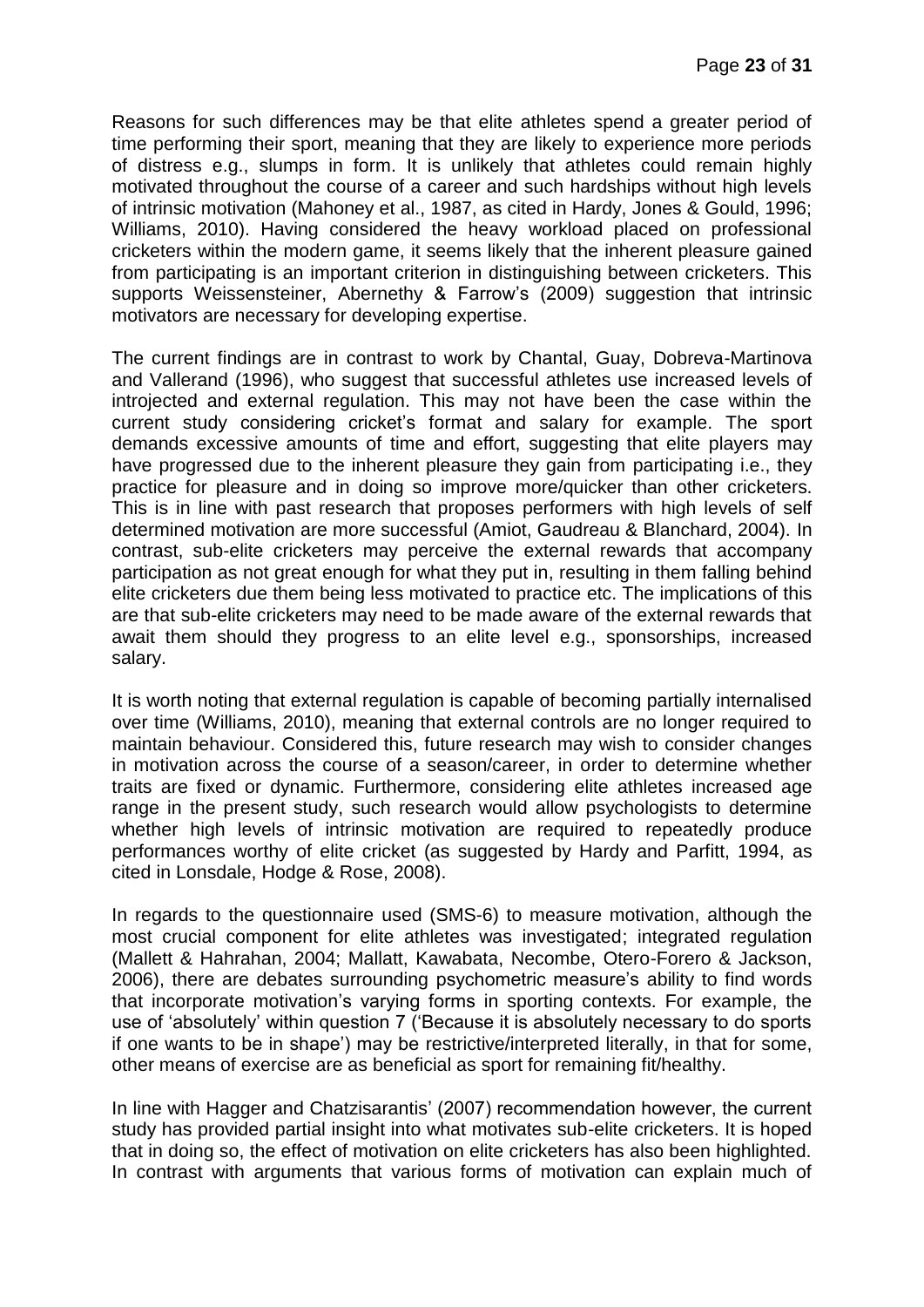human behaviour (e.g., Hardy, Jones & Gould, 1996), the current findings suggest that multiple types of motivation may not be responsible for variations in cricket performance.

# **4:4 Limitations**

Although gaining access to elite cricketers is difficult considering the small number of players that fall into the category, the sample size  $(n = 60)$  was relatively small considering roughly 250,000 adults, 250,000 juniors and 400 professionals play cricket within the UK (ECB, 2011b). Furthermore, of those 60 cricketers that participated, 55 were of white ethnicity, meaning it is unlikely that findings were representative of/generalisable to the national game as a whole. The nationality and gender of participants emphasises this point. An all male sample was selected due to males increased prevalence within the national game. The increasing popularity of women's cricket means an investigation of female cricketers would be just as beneficial however, as does research that suggests coping strategies for example are influenced by gender (Thoits, 1991; Gilligan, 1993). In regards to nationality, solely English cricketers were investigated, raising issues of generalisation to international cricket. Considering this, future research may wish to investigate other nationalities, in order to determine whether psychological traits differ as a function of nationality, and hence explain why some cricketing nations are superior to others.

Secondly, through measuring three specific psychological traits, the current study has been restrictive in attempting to describe and account for expert phenomena. Considering that expertise is dependent upon successful interactions between biology, psychology and socio-development (Starkes & Ericson, 2003), it seems likely that in order to capture an essence that distinguishes between performers, psychologists must use multi-disciplinary approaches that consider components interactive effects; rather than the uni-disciplinary approach used within this investigation.

Two final points to note are the segregation of performers into groups and the nature of such research. In regards to the former, although the segregation of cricketers based on their current performance levels was done in line with past research (Golby & Sheard, 2004), it was not the correct/only way of doing so. Interpretations of 'elite' cricket within the current study/sport were therefore specific to the investigation. As a result, they may be different to that of past/future research, meaning the current results should be approached with care. Secondly, in regards to the psychological traits investigated, all three are descriptive in nature, meaning they explain little regarding why performer's psychological traits do/do not differ. Furthermore, the self report nature of such research means that the study may have been susceptible to an abundance of confounds e.g., those demand characteristics discussed in relation to coping.

# **4.5 Conclusion**

To conclude, in contrast with previous research, the present study suggests that cricketer's levels of mental toughness, coping strategies and motivation may not influence performance levels. Constancy has been highlighted as a distinct subscale of mental toughness that may differ between cricketers of different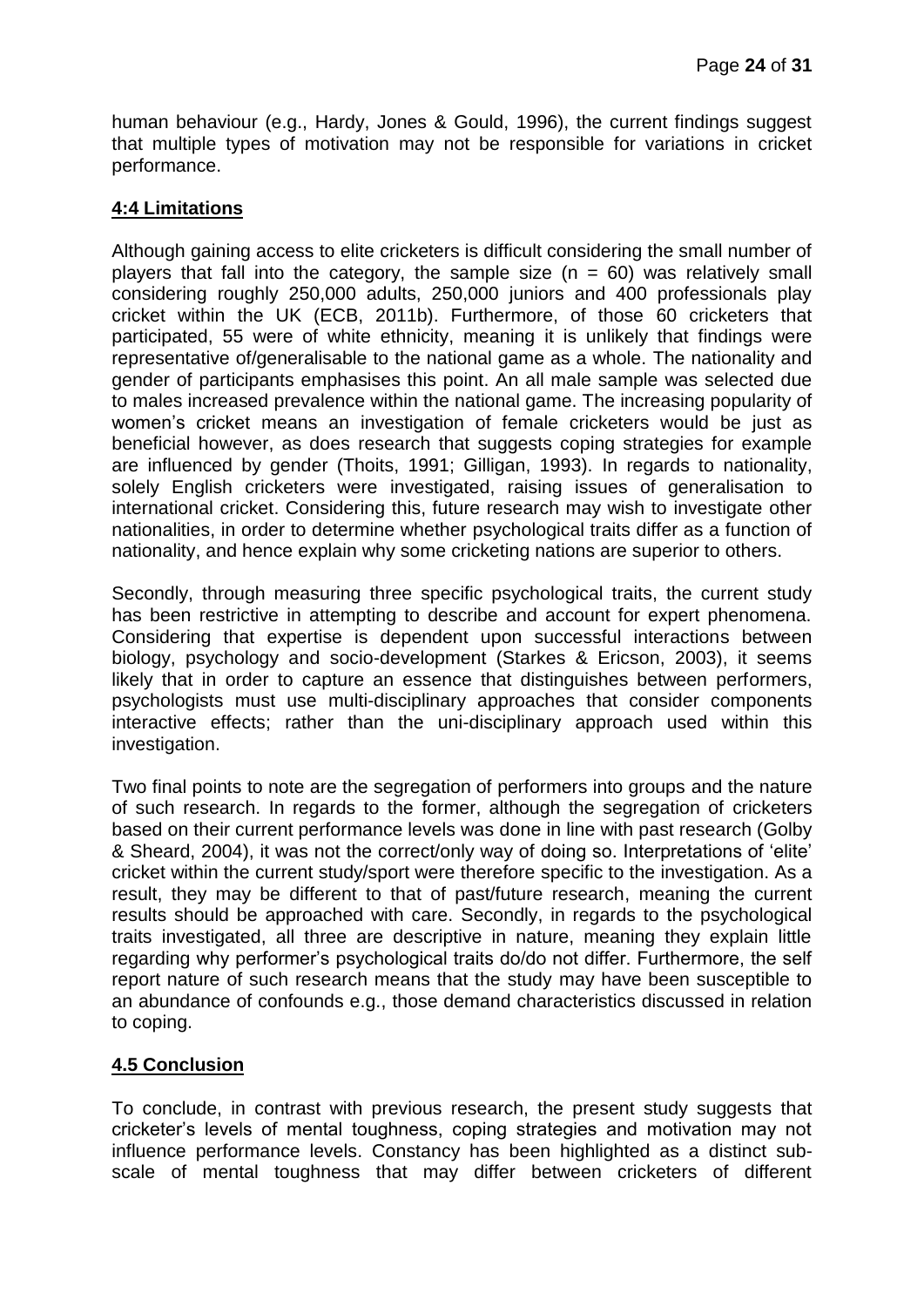performance levels however. This suggests that the extent to which an athlete is capable of dealing with intimidation influences the level at which they perform.

In regards to why the results may vary from previous research, differences between cricket and those sports previously investigated may mean that measuring mental toughness, coping strategies and motivation in relation to cricket is difficult. Alternatively, it may be that the three traits are not prerequisites for cricketing progression. In order to further investigate this suggestion, future research may wish to use measures that have been designed specifically for cricket e.g. the Cricket Mental Toughness Inventory (CMTI; Gucciardi & Gordon, 2009).

The present study has attempted to fill a void by comparing experts and novices on measures of 'social-cognitive determinants' (Starkes and Ericson, 2003, p.24). It is hoped that through highlighting the importance of constancy within cricket, players will become aware of how important the attribute may be in regards to progression. Having considered that 'expertise in one domain . . . can either facilitate or hinder the attainment of expertise in others' (Starkes & Ericson, 2003, p.24), future research may wish to investigate the effect that constancy has on other aspects of a cricketer's psychological game. For example, is constancy related to other traits highlighted as being crucial for progression within sport e.g., self confidence (Dieffenbach and Moffett, 2002, as cited in Sheard, 2010).

Finally, the results of the present study suggest that psychological traits may not significantly contribute to performance levels in specific reference to cricket. As a result, it could be suggested that differences in physical ability is the key factor in determining which cricketers progress within the sport.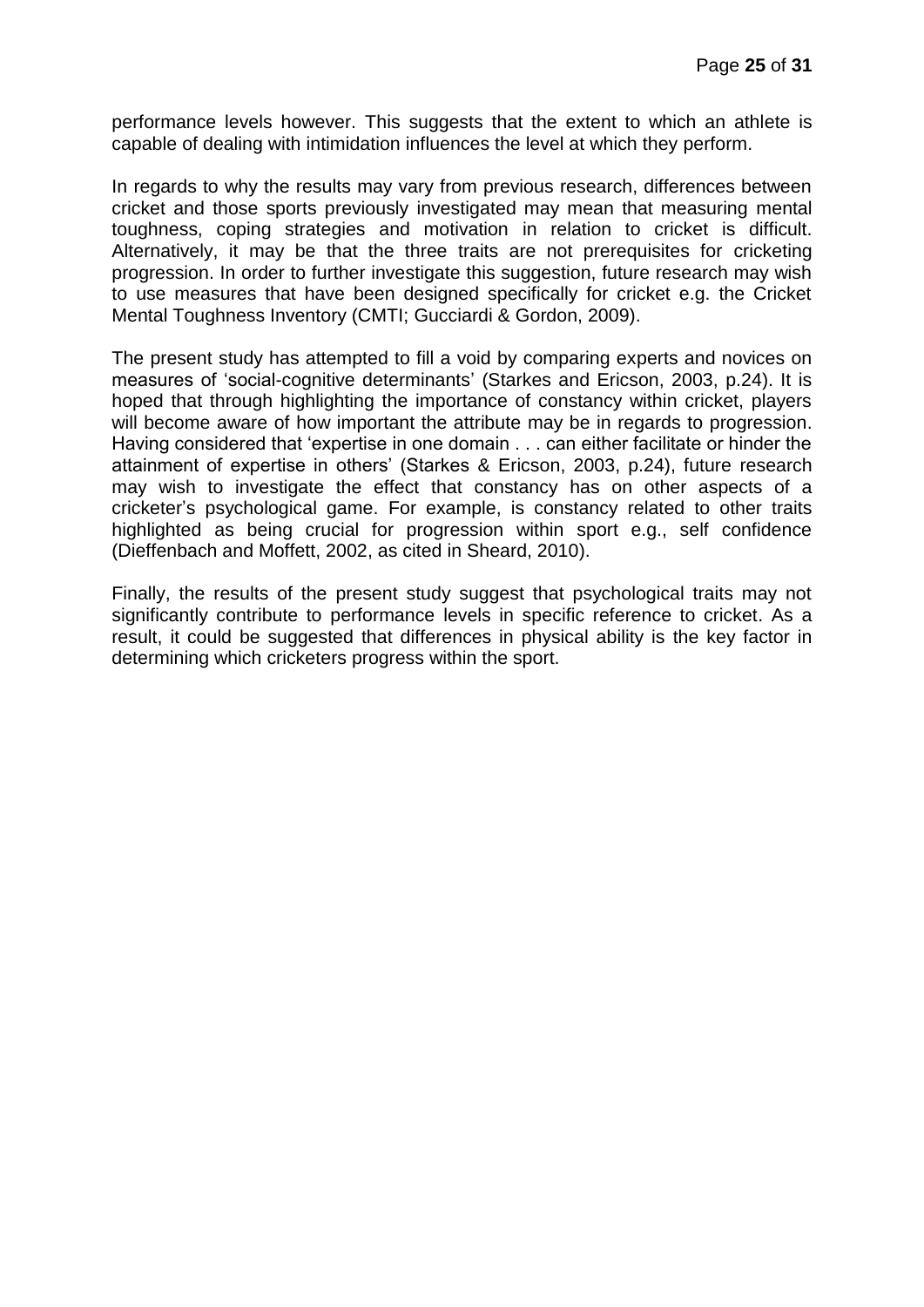# **References**

Andrew, M., Grobbelaar, H. W. & Potgieter, J. C. (2007). Sport psychological skills levels and related psychosocial factors that distinguish between rugby union players of different participation levels. *South African Journal for Research in Physical Education, 29* (1), 1-14.

Amiot, C. E., Gaudreau, P. & Blanchard, C. M. (2004). Self determination, coping and goal attainment in sport. *Journal of Sport Exercise Psychology, 26,* 396-411.

Bull, S. J., Shambrook, C. J., James, W. & Brooks, J. E. (2005). Towards an understanding of mental toughness in elite English cricketers. *Journal of Applied Sport Psychology, 17,* 209-227.

Cashmore, E. (2005). *Making sense of sports* (4<sup>th</sup> ed.). London: Routledge.

Chantal, Y., Guay, F., Dobreva-Martinova, T. & Vallerand, R. J. (1996). Motivation and elite performance: An exploratory investigation with Bulgarian athletes. *International Journal of Sport Psychology, 27* (2), 173-182.

Cleary, M. (2005). The stakes are high. *[Rugby World,](javascript:__doLinkPostBack() 543*, 46-47.

Clough, P., Earle, K. & Sewell, D. (2002). *Mental toughness: The concept and its measurement.* London: Thomson.

Cohn, P. J. (1991). An exploratory study on peak performance in golf. *Sport Pychologist, 5* (1), 1-14.

Comer, R. & Gould, E. (2010). *Psychology around us*. London: John Wiley & Sons.

Coulter, T. J., Mallett, C. J. & Gucciardi, D. F. (2010). Understanding mental toughness in Australian soccer: Perceptions of players, parents and coaches. *Journal of Sports Sciences, 28,* 699-716.

Crocker, P. R. E. (1992). Managing stress by competitive athletes: Ways of coping. *International Journal of Sport Psychology, 23,* 161-175.

Crossman, J. (2001). *Coping with sports Injuries: Psychological strategies for rehabilitation.* Oxford: Oxford University Press.

Crust, L. (2008). A review and conceptual re-examination of mental toughness:

Implications for future researchers. *Personality and Individual Differences, 45,* 576–583.

Crust, L. & Swann, C. (2010). Comparing two measures of mental toughness. *Personality and Individual Differences, 50* (2), 217-221.

Deci, E. L. & Ryan, R. M. (1985). *Intrinsic motivation and self-determination in human behaviour.* New York: Plenum Press.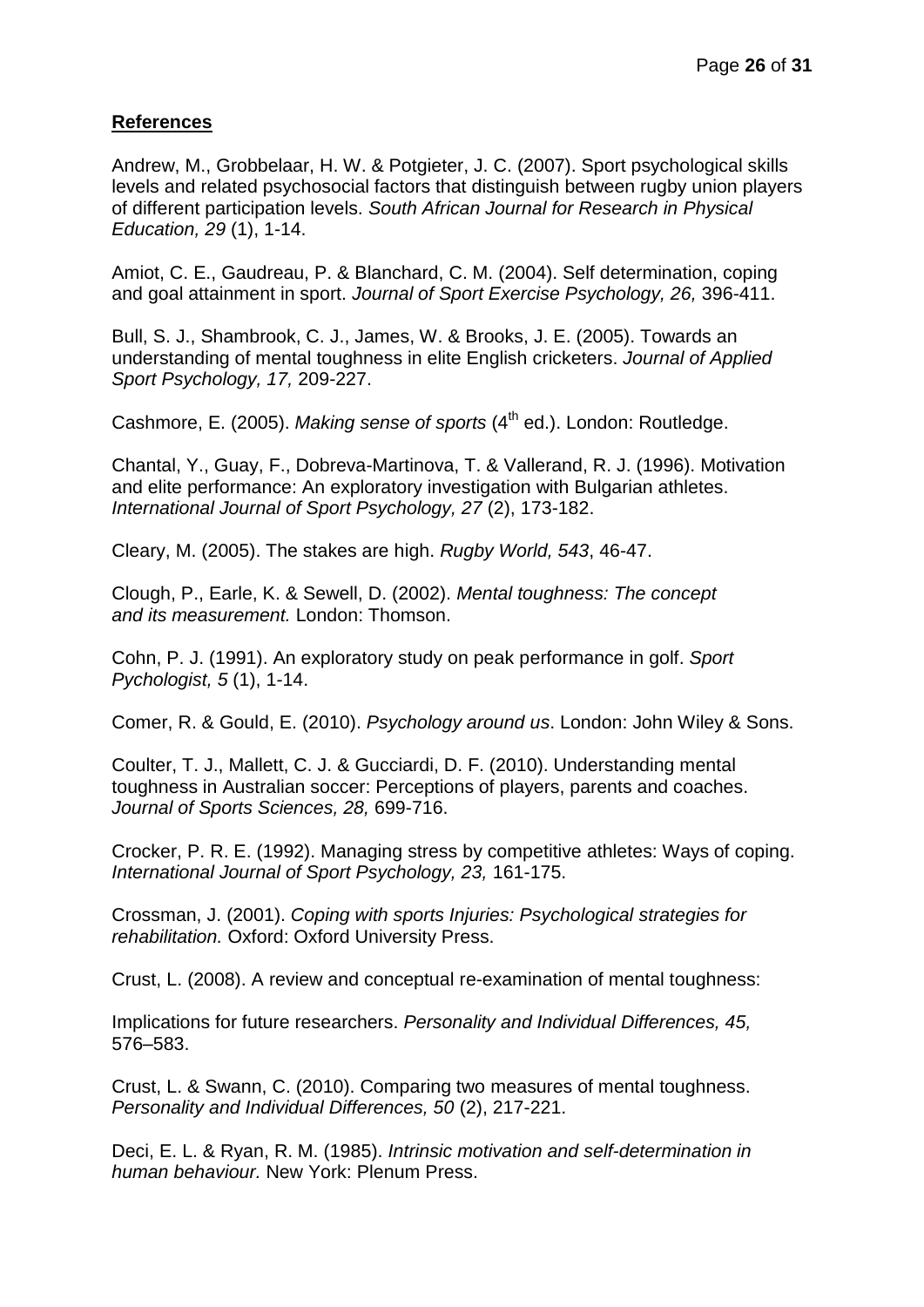Duda, J. L. (2001). *Achievement goal research in sport: Pushing the boundaries and clarifying some misunderstandings.* Champaign: Human Kinetics.

Durand-Bush, N. & Salmela, J. H. (2002). The development and maintenance of expert athletic performance: Perceptions of world and Olympic champions. *Journal of Applied Sport Psychology, 14,* 154-171.

ECB (2011a). *The ECB performance psychology team.* Retrieved February 3, 2011 from http://www.ecb.co.uk/ecb/national-cricket-performance-centreloughborough/the-ecb-performance-psychology-team,2110,BP.html

ECB (2011b). *Questions and answers*. Retrieved March 21, 2011 from http://www.ecb.co.uk/twelfthman/interactive/q-and-a/2841,2841,QA.html

Fawkner, H. (1993). *Predisposition to injury in athletes: The role of psychosocial factors.* MSc Thesis. University of Melbourne, Victoria, Australia.

Finch, L. M. (1994). *The relationship amongst coping strategies, trait anxiety & performance in collegiate softball players.* Microfilm publication of the International Institute for Sport and Human Performance, University of Oregon.

Finn, J. & McKenna, J. (2010). Coping with academy to first team transitions in elite English male team sports: The coach's perspective. *International Journal of Sports Science & Coaching, 5* (2), 223-257.

Fourie, S. & Potgieter, J. R. (2001). The nature of mental toughness in sport. *South African Journal of Research in Sport, Physical Education and Recreation, 23,* 63-73.

Gilligan, C. (1993). *In a different voice. Psychological theory and women's development.* Cambridge: Harvard University Press.

Golby, J. & Sheard, M. (2004). Mental toughness and hardiness at different levels of rugby league. *Personality and Individual Differences, 37* (5), 933-942.

Gould, D., Dieffenbach, K. & Moffett, A. (2002). Psychological characteristics and their development in Olympic champions. *Journal of Applied Sport Psychology, 14,*  172-204.

Gucciardi, D. F. & Gordon, S. (2009). Development and preliminary validation of the Cricket Mental Toughness Inventory (CMTI). *Journal of Sports Sciences, 27* (12), 1293-1310.

Gucciardi, D. F., Gordon, S. & Dimmock, J. A. (2008). Development and preliminary validation of a mental toughness inventory for Australian football. *Psychology of Sport and Exercise, 10,* 201-209.

Hagger, M. S. & Chatzisarantis, N. L. D. (2007). *Intrinsic motivation and selfdetermination in exercise and sport.* Champaign: Human Kinetics.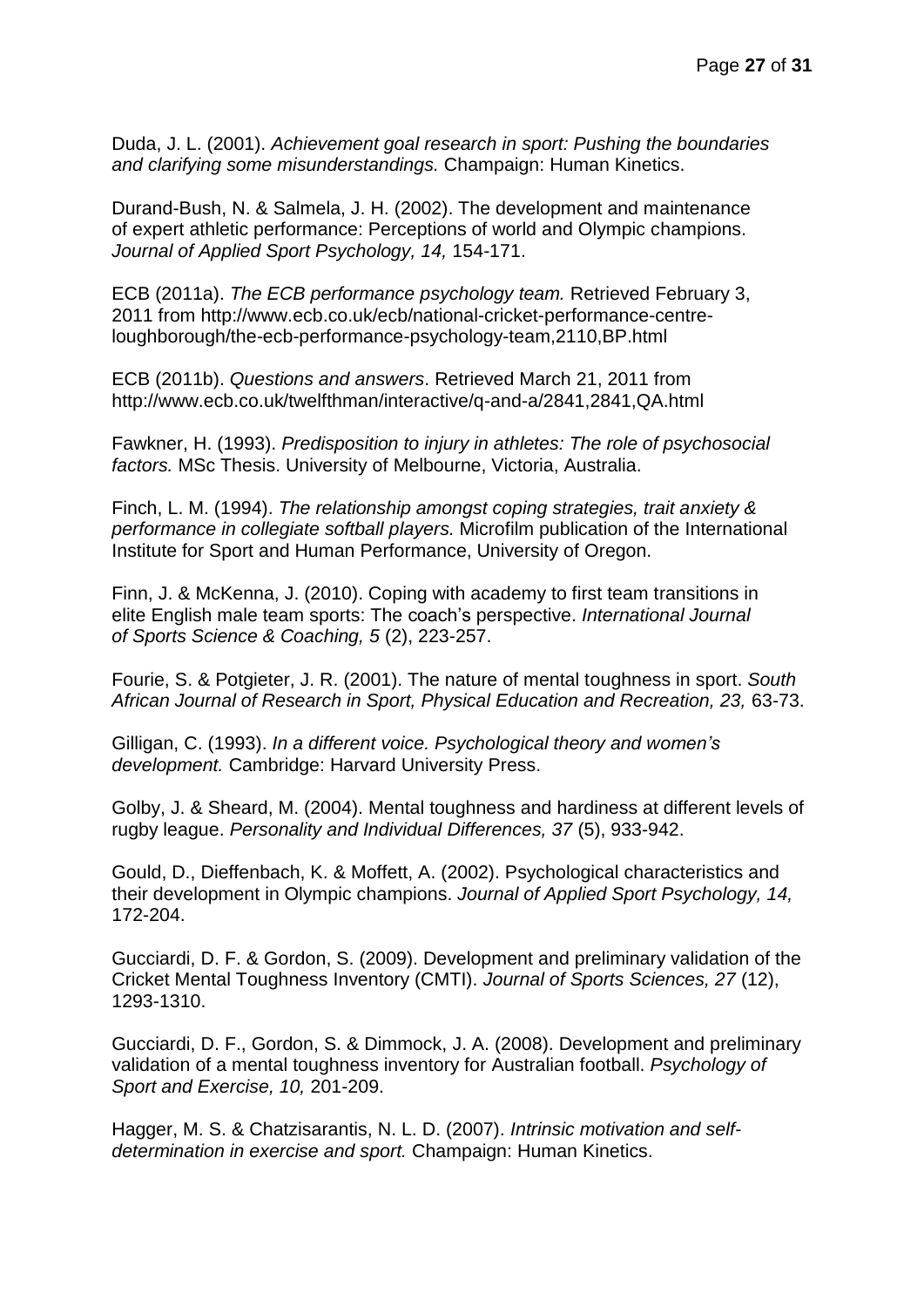Haney, C. J. & Long, B. C. (1995). Coping effectiveness: a path analysis of selfefficacy, control, coping, and performance in sport competitions. *Journal of Applied Social Psychology, 25,* 1726-1746.

Hanton, S. & Connaughton, D. (2002). Perceived control of anxiety and its relationship with self-confidence and performance: A qualitative explanation. *Research Quarterly for Exercise and Sport, 73,* 87-97.

Hanton, S., Wadey, R. & Mellalleu, S. D. (2008). Advanced psychological strategies and anxiety responses in sport. *The Sport Psychologist, 22,* 472-490.

Hardy, L., Jones, J. J. & Gould, D. (1996). *Understanding psychological preparation for sport: Theory and practice of elite performers.* New Jersey: John Wiley & Sons.

Holland, M. J. G., Woodcock, C., Cumming, J. & Duda, J. L. (2010). Mental qualities and employed mental techniques of young elite team sport athletes. *Journal of Clinical Sport Psychology, 4* (1), 19-20.

Holt, N. L. (2003). *Coping in professional sport: A case study of an experienced cricket player.* Retrieved February 14, from http://www.athleticinsight.com/Vol5Iss1/CricketPlayerCoping.htm

Holt, N. L. & Dunn, J. G. H. (2004). Longitudinal idiographic analyses of appraisal and coping responses in sport. *Psychology of Sport and Exercise, 5,* 213-222.

Horn, T. S. (1992). *Advances in sport psychology.* Champaign, IL: Human Kinetics Publishers.

Jones, J. G., Hanton, S. & Connaughton, D. (2002). What is this thing called mental toughness? An investigation of elite performers. *Journal of Applied Sport Psychology, 14,* 205-218.

Jones, G., Hanton, S. & Connaughton, D. (2007). A framework of mental toughness in the world's best performers. *The Sport Psychologist, 21*, 243- 264.

Jones, J. W., Neuman, G., Altmann, R. & Dreschler, B. (2001). Development of the Sports Performance Inventory: A psychological measure of athletic potential. *Journal of Business and Psychology, 15,* 491-503.

Karseras, G. (2011). *Mental strength: Performing under pressure.* Retrieved April 5, from http://www.pponline.co.uk/encyc/0892.htm

Lavallee, D., Thatcher, J. & Jones, M.V. (2004). *Coping and emotion in sport.* New York: Nova Science Publishers.

Lazarus, R. S. (2000). How emotions influence performance in competitive sports. *The Sport Psychologist, 14*, 229-252.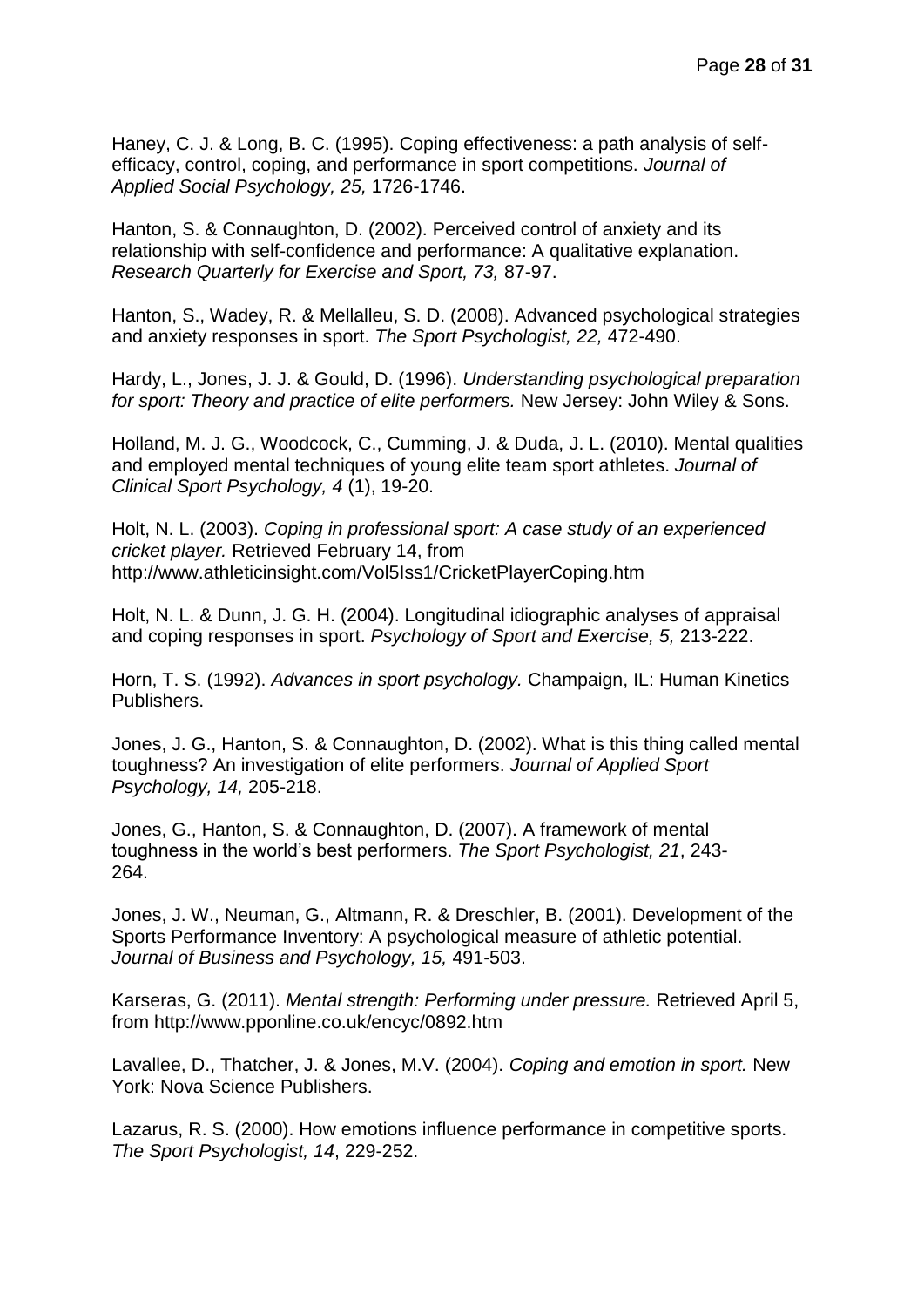Lazarus, R. S. & Folkman, S. (1984). *Stress, appraisal and coping*. New York: Springer.

Lonsdale, C., Hodge, K. & Rose, E. (2008). The Behavioural Regulation in Sport Questionnaire (BRSQ): Instrument development and initial validity evidence. *Journal of Sport & Exercise Psychology, 30,* 323-355.

Madden, C. C. (1987). *Coping with competitive stress.* Unpublished Master's Thesis. The University of Melbourne, Victoria, Australia.

 Madden, C. C., Kirkby, R. J. & McDonald, D. (1989). Coping styles of competitive middle distance runners. *International Journal of Sport Psychology, 20,* 287- 296.

 Madden, C. C., Summers, J. J. & Brown, D. F. (1990). Influence of perceived stress on coping in competitive basketball. *International Journal of Sport Psychology, 21* (1), 21-35.

 Mallett, C. J. & Hanrahan, S. J. (2004). Elite athletes: Why does the 'fire' burn so brightly? *Psychology of Sport and Exercise, 5,* 183-200.

 Mallett, C., Kawabato, M., Newcombe, P., Otero-Forero, A. & Jackson, S. (2006). Sport motivation scale-6 (SMS-6): A revised six-factor sport motivation scale. *Psychology of Sport and Exercise, 8,* 600-614.

[Meyers, M. C.,](javascript:__doLinkPostBack() [Bourgeois, A. E.,](javascript:__doLinkPostBack() [LeUnes, A.](javascript:__doLinkPostBack() & [Murray, N. G.](javascript:__doLinkPostBack() (1999). Mood and psychological skills of elite and sub-elite equestrian athletes. *[Journal of Sport](javascript:__doLinkPostBack()  [Behavior,](javascript:__doLinkPostBack() 22,* 399-409.

Mohammadzadeh, Y., Boostani, M. H. & Boostani, M. A. (2009). The comparison of some psychological skills of superior and non-superior male karate kas dispatched to Japan world competitions. *World Journal of Sport Sciences, 2* (2), 121-124.

Nicholls, A. R. & Polman, R. C. J. (2006). Coping in sport; a systematic review. *Journal of Sports Sciences, 25* (1), 11 – 31.

Nicholas, M. & Jebrane, A. (2008). Relationship between coping strategies and defence mechanisms in sport performance. *Psychological Reports, 103* (3), 735-744.

Orlick, P. & Partington, J. (1991). An analysis of Olympic sport psychology consultants best-ever consulting experiences. *[Sport Psychologist](javascript:__doLinkPostBack()*, *5* (2), 11- 183.

Page, S. J., Sime, W. & Nordell, K. (1999). The effects of imagery on female college swimmers perceptions of anxiety. *The Sport Psychologist, 13,* 458-469.

Pallant, J. (2007). *SPSS survival manual.* Berkshire: McGraw-Hill.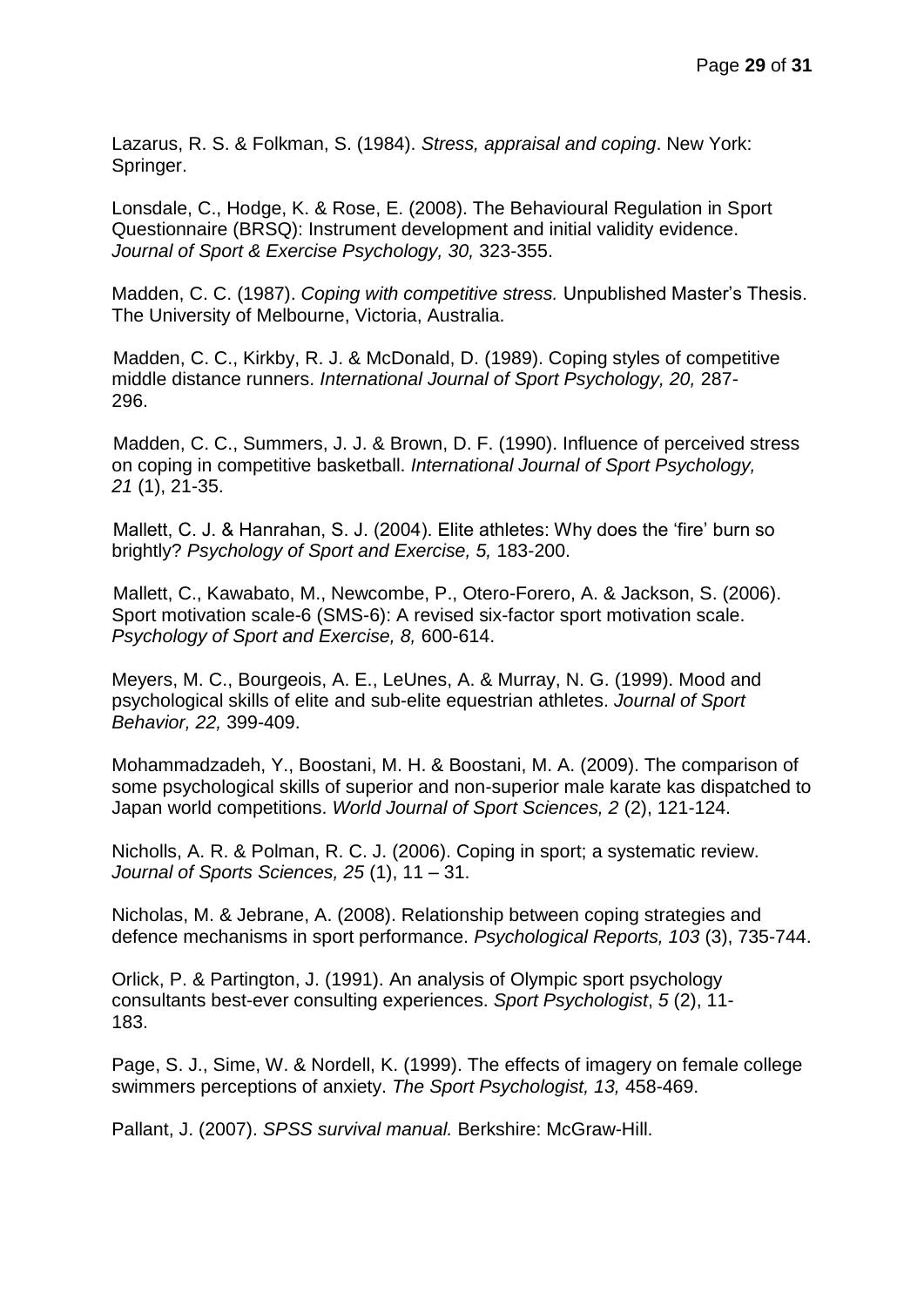Pearlin, L. & Aneshensel, C. (1986). *Coping and social supports: Their functions and applications.* New Jersey: Rutgers University Press.

Rees, T. & Freeman, P. (2010). Support and performance in a golf-putting experiment. *Sport Psychologist, 24* (3), 333.

Sheard, M. (2010). *Mental toughness: The mindset behind sporting achievement.* Hove: Routledge.

Sheard, M. & Golby, J. (2010). Personality hardiness differentiates elite-level sport performers. *[International Journal of Sport & Exercise Psychology,](javascript:__doLinkPostBack() 8* (2), 10- 160.

Sheard, M., Golby, J. & van Wersch, A. (2009). Progress toward construct validation of the Sports Mental Toughness Questionnaire (SMTQ). *European Journal of Psychological Assessment, 25,* 184-191.

Smith, R. E. & Christensen, D. S. (1995). Psychological skills as predictors of performance and survival in professional baseball. *Journal of Sport & Exercise Psychology, 17* (4), 399-415.

Starkes, J. L. & Ericsson, K. A. (2003). *Expert performance in sports; Advances in research on sport expertise.* Leeds: Human Kinetics.

Terry, D. (1994). Determinants in coping: The role of stable and situational factors. *Journal of Personality and Social Psychology, 66*, 895-910.

Thelwell, R. C., Such, B. A., Weston, N. J. V., Such, J. D. & Greenlees, I. A. (2010). Developing mental toughness: Perceptions of elite female gymnasts. *International Journal of Sport and Exercise Psychology, 8,* 170-188.

Thelwell, R., Weston, N. & Greenlees, I. (2005). Defining and understanding mental toughness in soccer. *Journal of Applied Sport Psychology, 17,* 326-332.

Thoits, P. O. (1991). *Gender differences in coping with emotional distress*. New York: Plenum Press.

Vallerand, R. J. (1997). *Toward a hierarchical model of intrinsic and extrinsic motivation.* New York: Academic Press.

White, R. (1974). *Strategies of adaptation: An attempt at systematic description*. New York: Basic Books.

Williams, J. M. (2010). *Applied sport psychology: Personal growth to peak performance* (6<sup>th</sup> ed.). Virginia: McGrath-Hill.

Weissensteiner, J., Abernethy, B. & Farrow. D. (2009). Towards the development of a conceptual model of expertise in cricket batting; A Grounded Theory approach. *Journal of Applied Sport Psychology, 21,* 276-292.